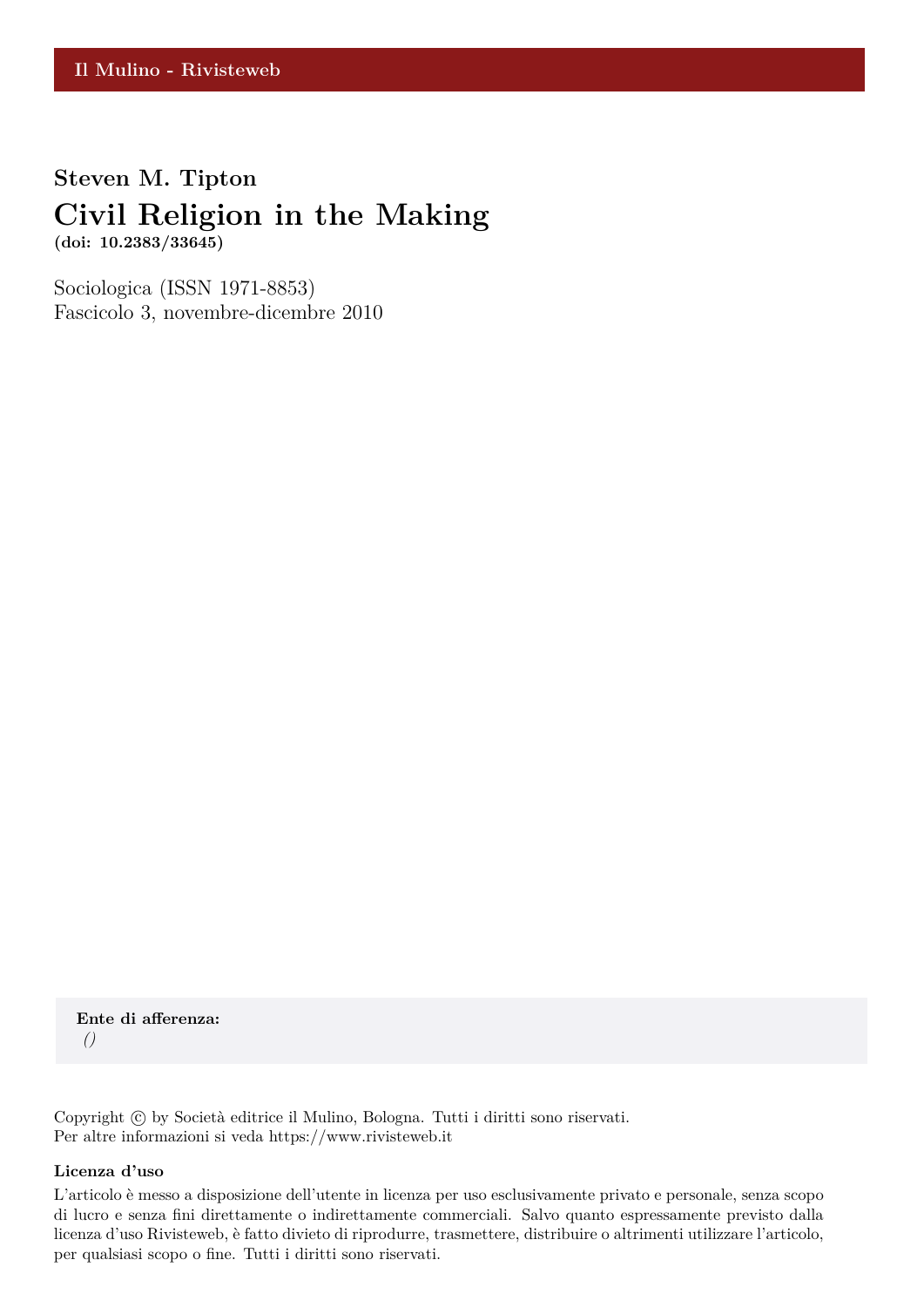Flashback / "Heritage and Choice in American Religion": An Unpublished Essay by Robert N. Bellah

# **Civil Religion in the Making**

*by* Steven M. Tipton

doi: 10.2383/33645

#### **From First to Final Draft**

The first draft of a scholarly masterpiece brought to light a generation later usually invites comment for its promise of what is to come next. This certainly holds true for Robert Bellah's previously unpublished "Heritage and Choice in American Religion," drafted two years before "Civil Religion in America" saw publication in 1967.<sup>1</sup> But this draft reveals a larger prospect, including Bellah's view of American religion as a whole and clues to his further development of the civil religion thesis after its initial formulation.

The section on "The Civil Religion" at the center of the 1965 draft contains almost verbatim the opening statement of the public aspect of religion in America and its lead example of President Kennedy's 1961 Inaugural Address that make up the first quarter of the 1967 article [cfr. Bellah 1965, 7-14; Bellah 1970, 168-172]. That article goes on to follow out the reference at the end of this central section of the 1965 draft to Lincoln and subsequent thinkers who have helped to define American civil

<sup>1</sup> Bellah [1965], hereafter cited as "Heritage and Choice," with page references to the original 19-page, double-spaced typescript. Bellah [1967] was originally written for a *Daedalus* Conference on American Religion in May, 1966. It was then reprinted with comments and a rejoinder in Cutler [1968]. It appears as chapter 9 in Bellah [1970, 168-189]; and as chapter 9 in Bellah and Tipton [2006, 225-245]. Hereafter cited as "Civil Religion," with page references to Bellah [1970] and Bellah [1991a], where it is most widely accessible in print.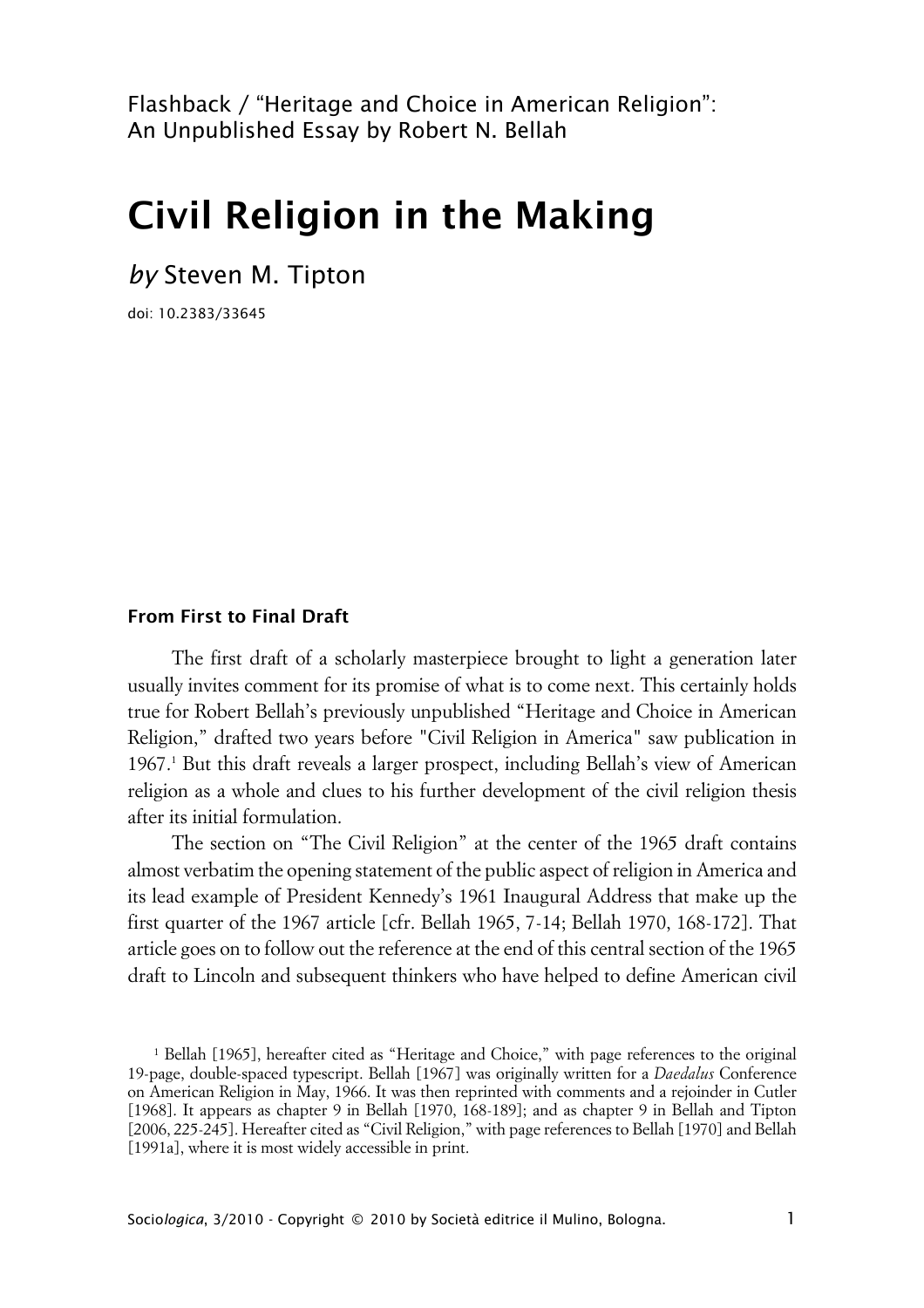religion in its complexity and depth as the religious dimension of American public life in major chords that resound in the authentic note Kennedy struck.

An elaborate and well-institutionalized civil religion "actually exists alongside of and clearly differentiated from the churches," begins Bellah's 1967 article before turning directly to a crystal clear and compelling interpretation of the Kennedy Inaugural address to introduce this complex subject [Bellah 1970, 168]. By striking contrast, "Heritage and Choice in American Religion" begins with a remarkable account of "private" religious organizations and traditions in America that situates them in relation to the nation's public faith much more fully than does the 1967 article [Bellah 1967, 1-7]. The draft does so in terms that draw directly from Bellah's characterization of the "modern stage" of "Religious Evolution" and its "early modern" antecedents, but here Bellah brings together the two typological stages in an all-American snapshot [Bellah 1964]. It focuses on the profoundly transformed yet continuing vitality of "traditional religion" in modern American society, by critical counterpoint to conventional secularization theories, a perspective Bellah develops further in "Religion and Belief" [Bellah 1970, 216-229] and "Between Religion and Social Science" [*ibidem*, 237-259], both written as formal papers for delivery in 1969.

"Nothing is ever lost" in religious evolution, as Bellah conceives it, across overlapping, interacting stages of social and cultural development, with all their historically diverse dynamics of conflict and combination [*ibidem*, 21-25]. Given the brief political and economic history of the United States, Bellah underscores the importance of the historical identity of American religious bodies that ritually re-enact the living truth of eons-old events – the Exodus of Egypt, for example, or the Crucifixon of Christ – to reveal the true nature of reality and how to live in accord with it [Bellah 1965, 1-2]. For all the enormous variety of American religious bodies, each can be seen responding to some aspect of almost every phase of Reformation history – whether extending, resisting, or altering it – in the course of inhabiting an institutional and cultural milieu so deeply influenced by the Calvinist and sectarian wings of the Protestant Reformation [*ibidem*, 2-3].

Reformed and dissenting Protestantism have played a central role in shaping the ongoing development of modern American society as a whole. So Bellah argues along lines set out in Weber and Troeltsch, and worked into the American grain by H. Richard Niebuhr, Perry Miller, and Talcott Parsons among others [see, for example, Weber 1958; Weber 1946; Troeltsch 1931; Niebuhr 1929; Niebuhr 1937; Miller 1956; Parsons 1960]. In just a few pages Bellah balances themes of progress and paradox. Even as Reformation churches sought to return to the apostolic purity of early Christianity, Bellah nods toward Weber, rationalizing tendencies within Protestantism inform the anti-traditional stance of modern society that in turn un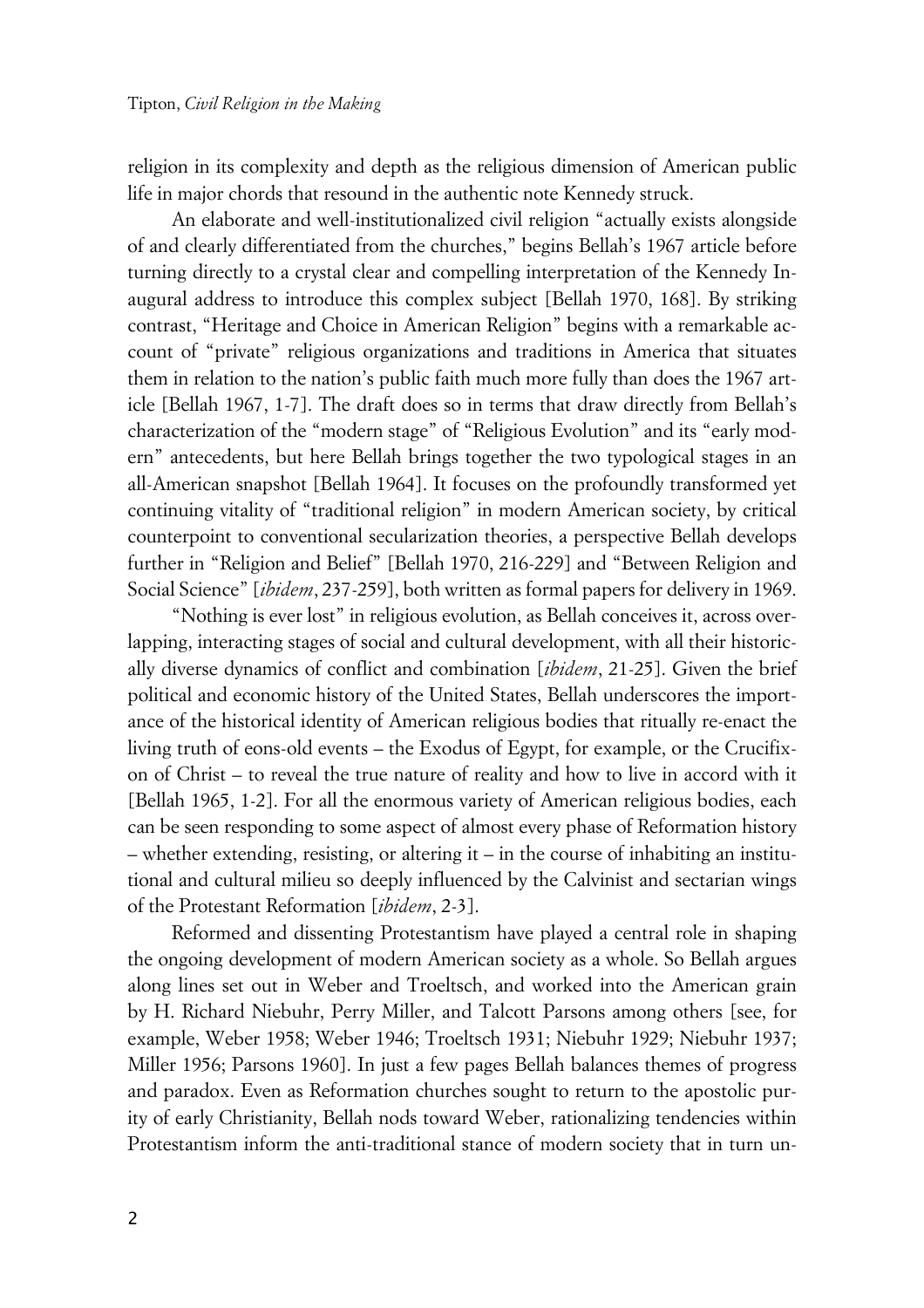settles the outlook of American Protestant churches and shifts their organizational structures and practices [Weber 1946].

On the other hand, Bellah observes with a turn toward Parsons, American religion today orients individual identity in light of eternal verities for the faithful in the pews of a society in rapid motion [cfr. Parsons 1963; Parsons 1961; Parsons 1968].<sup>2</sup> It embraces the family, and expresses its continuity across generations in baptisms, weddings, and funerals. It creates Durkheimian moral community in congregations made up of like-minded persons of usually similar social backgrounds, ingathered across the wide range of denominational pluralism in America. It sustains a generalized sense of moral order in American culture without religious groups directly imposing specific norms of behavior across the institutional boundaries of a complex society. However close the meshing of such "private" religious life with traditional "overtones of home, mother, and childhood," religion in America is neither "privatized" nor captured by a secularized alien culture, Bellah argues in terms consistent with the modern stage of "Religious Evolution" [Bellah 1965, 6; 1970, 39-44]. American religion is public as well as personal, and religious tradition has generated much of American culture in both realms, as "The Civil Religion" section at the center of the 1965 draft makes evident [*ibidem*, 6-7].

As in the 1967 article, Bellah singles out in the 1965 draft the three references to God featured in Kennedy's Inaugural address. At the outset Kennedy tells the American people that he has "sworn before you and Almighty God the same solemn oath our forebears prescribed," and he reaffirms their revolutionary "belief that the rights of man come not from the generosity of the state but from the hand of God." He concludes by calling on citizens of America, and of the world: "With a good conscience our only sure reward, with history the final judge of our deeds, let us go forth to lead the land we love, asking His blessing and His help, but knowing that here on earth God's work must truly be our own" [Bellah 1965, 7-8; Bellah 1970, 168-169]. These references show how civil religion relates to political society on the one hand and private religious organizations on the other, Bellah explains. Separation of church and state, each governed by its own members in a religiously diverse society, guarantees freedom of religious belief and association to all citizens to take part in the political process.

At the same time, civil religion provides "a religious dimension to the whole fabric of American life, including the political sphere," and it orders the ultimate

<sup>2</sup> Parsons [1968, 447] cites Bellah [1965] by reference to "civic religion" [Parsons 1968, 442-443] as articulating with and legitimating the broad moral consensus in American society on "the pattern of institutionalized individualism."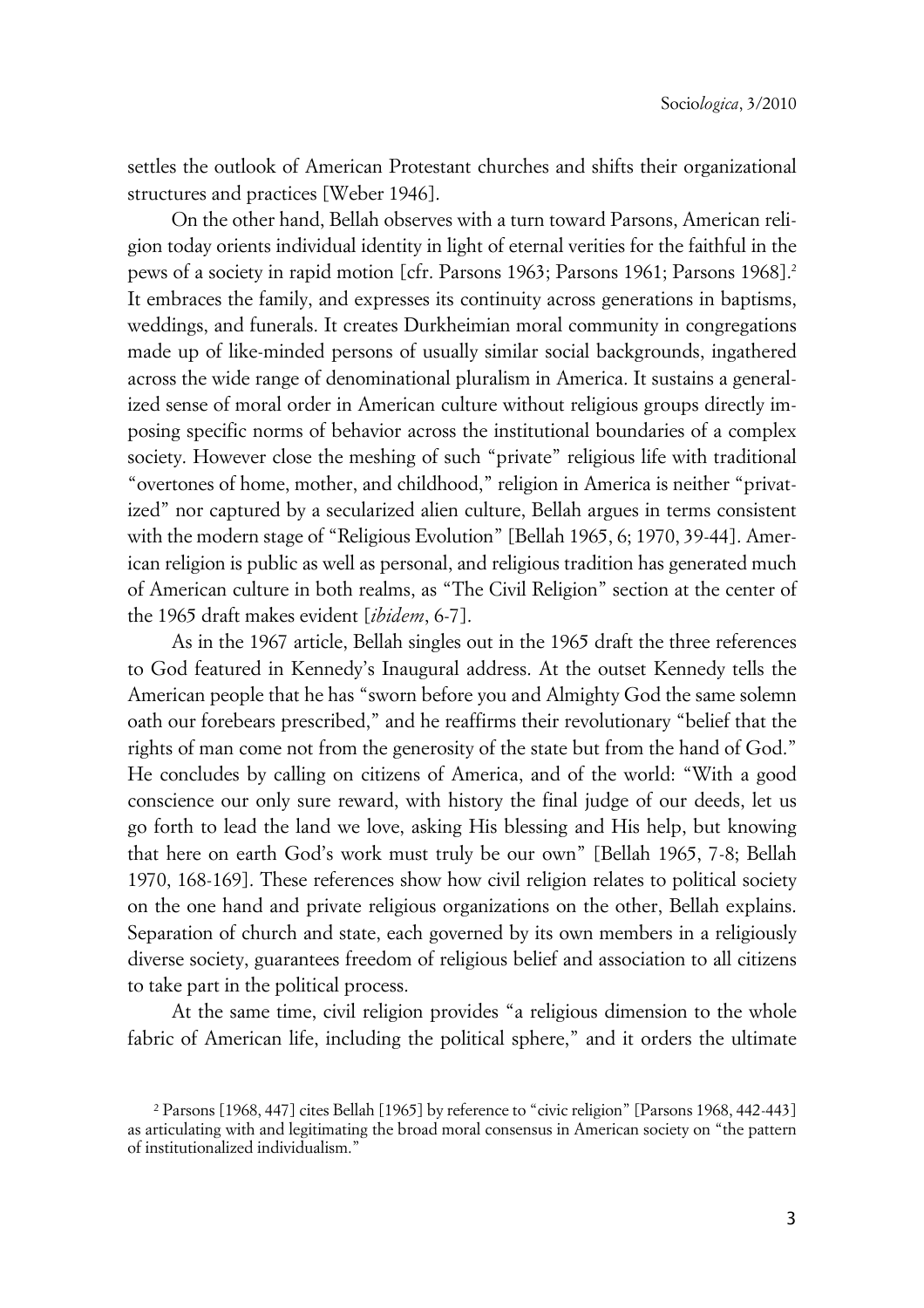legitimation of political authority [Bellah 1965, 11; 1970, 171]. Beyond upholding the Constitution, the President's obligation extends to doing the will of the people, judged by a higher moral criterion in light of the ultimate sovereignty of God. The rights of man as given by God, not the state, offer a moral axis of revolutionary leverage to judge and change any state structures that violate these rights. The religious conviction that "here on earth God's work must truly be our own" provides a transcendent goal for the political process, Bellah points out, rooted deep in the American tradition of a collective and individual duty "to build the Kingdom of God on earth" [*ibidem*, 12-13; 1970, 172; cfr. Niebuhr 1937, xix-xxvi, 1-44, 184-198].

The first two sections of the 1965 draft deal with "heritage," with what is established and functioning in America's diverse religious groups and its shared civil religion. The final third of the draft turns to two related "Problems" in American religion, of intellectual relevance and social change, and to the choices they entail. Modern theological disarray in reformulating traditional religion, and distance between the study of religion and other disciplines in the university, pose problems that reach beyond educated elites. So Bellah argues in terms that prefigure decades of research into cultural and political polarization in American religion across generational and educational dividing lines [see, for example, Hadden 1969; Kelley 1977; Wuthnow 1988; Hunter 1991; Smith 1991]. "Too deep a split between an enlightened intellectual elite and a believing mass" threatens the moral coherence and shared aims of a society deeply grounded in religious orientations and value commitments, Bellah [1965, 18] judges. It also obscures the moral depth of public debate over America's massive international responsibilities, leaving it vulnerable to political cynicism, masked as *realpolitik* calculation of victory in a Cold War between "the free world" and godless communism.

This second problem of discerning the moral meaning of revolutionary change in the contemporary world thus proves inseparable from the first problem of uncertainty and division over Americans' deepest visions and values [*ibidem*, 18-19]. In terms that anticipate studies of conflict between "new breed" liberal clergy and more culturally conservative congregants, the rise of the religious right, and culture wars waged among mushrooming religious lobbies and parachurch groups, Bellah observes that clergy witnessing boldly in behalf of civil rights, nuclear disarmament, and Cold-War peacemaking must also recognize that many churchgoers seek security, stability, and the pastoral care of souls more than prophetic exhortation to racial justice or world peace [see, for example, Cox 1967; Hadden 1969; Wuthnow 1988; Tipton 2008]. Enlightening education on social issues must be matched by powerful appeals to the deepest religious and moral commitments Americans hold rather than frontal assaults on the status quo.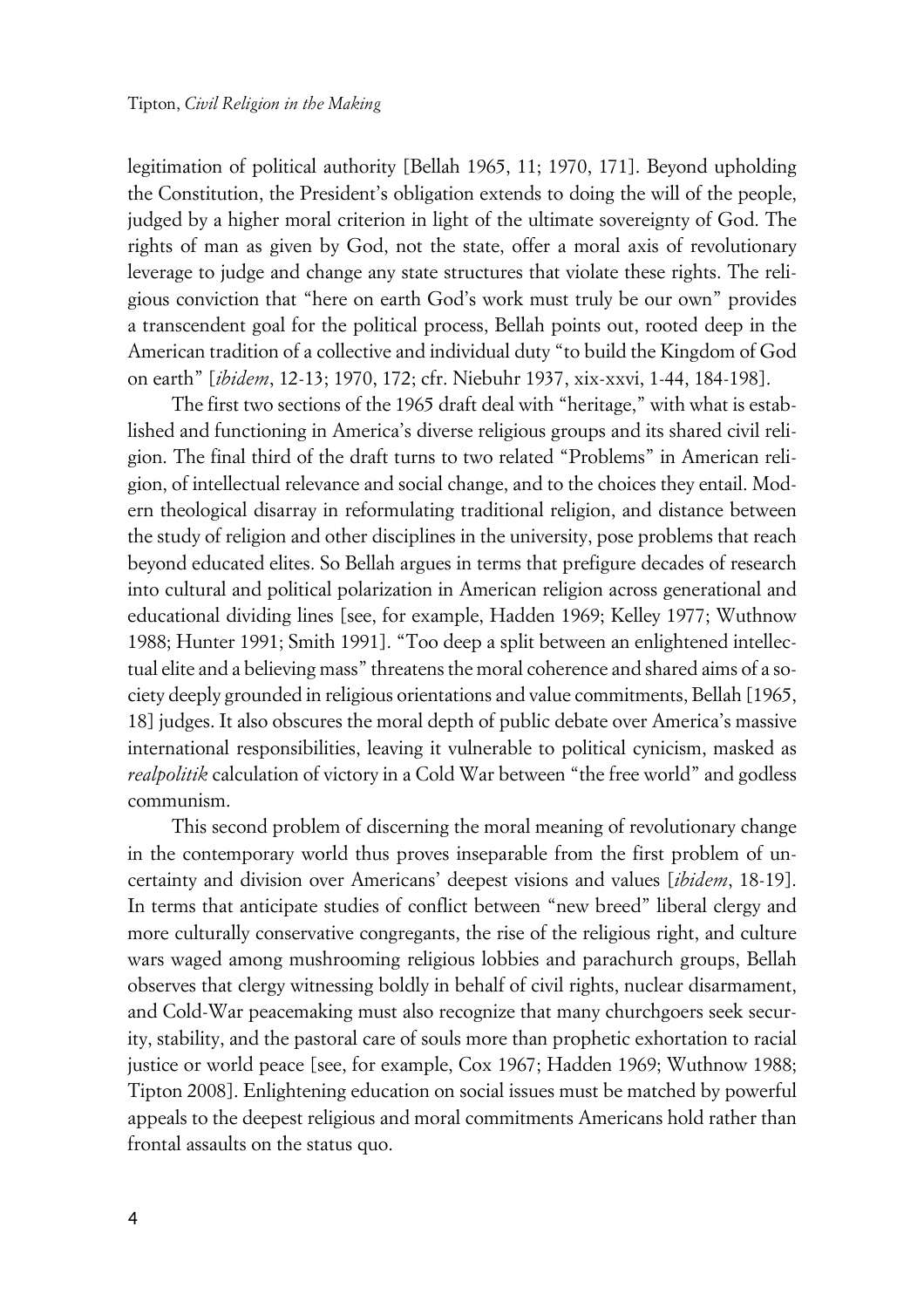Bellah cites the example of President Lyndon Johnson's civil-religious appeal to Congress to pass the 1965 voting-rights bill to fulfill the nation's God-given purposes, an example he later elaborates in the 1967 article [Bellah 1965, 18; Bellah 1970, 181]. Since virtually everything good about American society grows from the religious and moral roots of its institutions and communities of character, concludes the 1965 draft, the middle-class majority of Americans can and should recognize moral mandates for social change at home and abroad arising from the heritage of organized religious communities and civil religion that they share. "But the traditions will solve nothing automatically. It is up to us to choose what we will make of it" [Bellah 1965, 19].

The two problems sketched in the final third of the 1965 draft are spelled out in the 1967 article's penultimate section, entitled "The Civil Religion Today" [cfr. Bellah 1970, 179-183]. There Bellah observes that no formal creed defines the civil religion. But "God" is just as central to it as to Judaism or Christianity, and if the meaning of God undergoes profound symbolic reformulation, "there will be obvious consequences for the civil religion, consequences perhaps of liberal alienation and of fundamentalist ossification that have not so far been prominent in this realm" [*ibidem*, 183]. Just such consequences will, in fact, later prompt Martin Marty's nuanced articulation of "Two Kinds of Two Kinds of Civil Religion" in 1974, and the dialectical cultural analysis of civil religion in Bellah's own key sequel, "Religion and the Legitimation of the American Republic" in 1978 [Marty 1974; Bellah 1978]. Eventually such consequences will also spur construals of civil religion that recast its dialectical coherence into a unitary consensual foundation once fundamentally fixed and now fragmented by culture wars between orthodox defenders of "one nation under God" and progressive prophets demanding "liberty and justice for all" [Wuthnow 1988b; 1988a, chs. 10-11; Hunter 1994<sup>3</sup>].

In the 1967 article's concluding section, entitled "The Third Time of Trial," Bellah develops the problem of responsibly engaging revolutionary social change in the modern world within a larger conceptual framework for civil religion as a cultural dimension of depth, which the 1965 draft implies in its concluding call to rework the meaningful resources of America's religious traditions to meet the challenges of the present. This framework is developed in the central three sections of the 1967 paper, and elaborated in *The Broken Covenant: American Civil Religion in Time of Trial* in 1975 [Bellah 1975; Bellah 1970, 172-183]. Its dialectical logic is articulated further in "Religion and the Legitimation of the American Republic" in 1978, and then exten-

<sup>3</sup> Especially chapter 4, "Competing Moral Visions," seen as "public theologies" by reference to Bellah on civil religion (p. 346n1), while complementing the view of Wuthnow [1988b] and extending the argument of Wuthnow [1988a], as Hunter notes at pp. 346n1 and 329n19 respectively.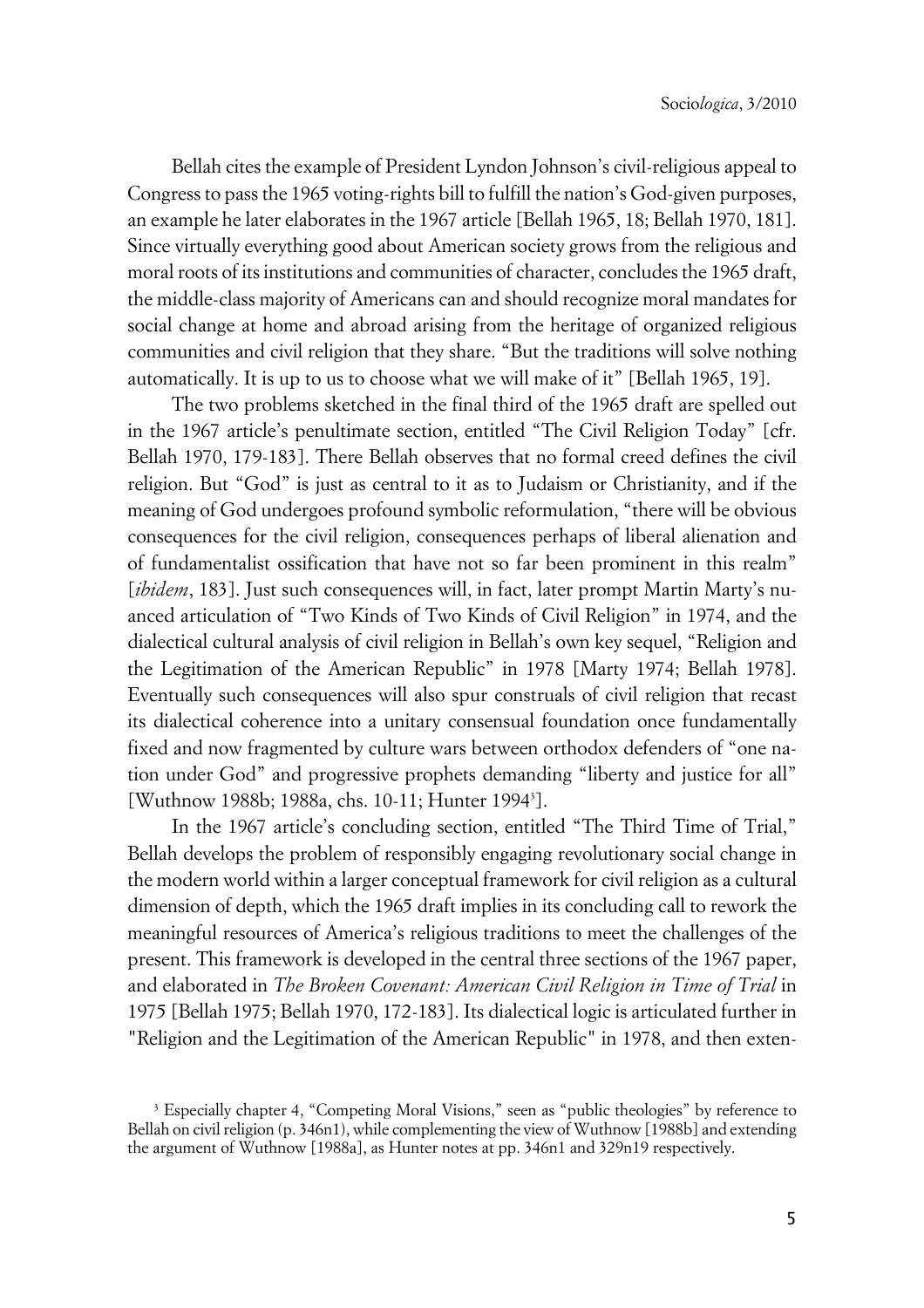ded into the model of cultural conversation and argument across moral traditions in *Habits of the Heart* in 1985 [cfr. Bellah *et al.* 2008, esp. chs. 2, 9-11; Bellah 1978<sup>4</sup>]. Seen within this larger conceptual framework, civil religion offers modes of moral discourse, syntax, and imagination to enable public argument and coherent cultural conflict in key "times of trial," beginning with the Revolution and turning on the Civil War, which give rise to contrasting public theologies that contest the meaning of civil religion and rework it in turn [Bellah 1970, 181-186; Bellah 1978, 10-18].

"The Idea of a Civil Religion," as Bellah sets it out in the second section of the 1967 paper, stems from Rousseau's usage in *The Social Contract*, but it spreads in the late 18th century cultural climate that America's founders shared, with its deist stress on the moral utility of religion as indispensable for political prosperity [Bellah 1970, 172-173]. In the Declaration of Independence, the "Laws of Nature and of Nature's God" entitle any people to be free, and all persons "are endowed by their Creator with certain inalienable rights" [*ibidem*, 174]. Thus Jefferson legitimates the new nation in a conception of higher law based on both classical natural law and biblical religion, Bellah makes clear. By appealing to "the Supreme Judge of the world for the rectitude of our intentions" and relying on "the protection of divine Providence," Jefferson affirms a biblical God of history who stands in judgment over the world [*ibidem*].

By closely interpreting these founding texts and showing their striking continuity with the religious rhetoric of Presidents Kennedy and Johnson, the 1967 article arrives at a formal definition of civil religion with a distinctly Durkheimian ring: "What we have, then, from the earliest years of the republic is a collection of beliefs, symbols, and rituals with respect to sacred things and institutionalized in a collectivity" [*ibidem*, 175].<sup>5</sup> This definition of civil religion is fully consistent with the 1965 draft and its reference to "a religious dimension to the whole fabric of American life," which Bellah rehearses in the 1967 article and underlines by adding in apposition, "This public religious dimension is expressed in a set of beliefs, symbols and rituals that I am calling the American civil religion" [Bellah 1965, 11; Bellah 1970, 171].

4 Bellah 1978 as reprinted in Bellah and Hammond [1980, 3-18], and hereafter cited as "Legitimation." Reprinted as the "Afterword" to the University of Chicago Press 1992 edition of *The Broken Covenant*; and later reprinted in Bellah and Tipton [2006, 246-264].

5 Durkheim [1995, 44] similarly defines religion as "a unified system of beliefs and practices relative to sacred things, that is to say, things set apart and forbidden - beliefs and practices which unite into one single moral community called a Church, all those who adhere to them." Bellah [1970, 187n1] refers to the "Durkheimian notion that every group has a religious dimension" to clarify American civil religion, and he specifies it as one instance of the inevitable phenomenon that "every nation and every people come to some form of religious self-understanding," as noted in Bellah [*ibidem*, 168].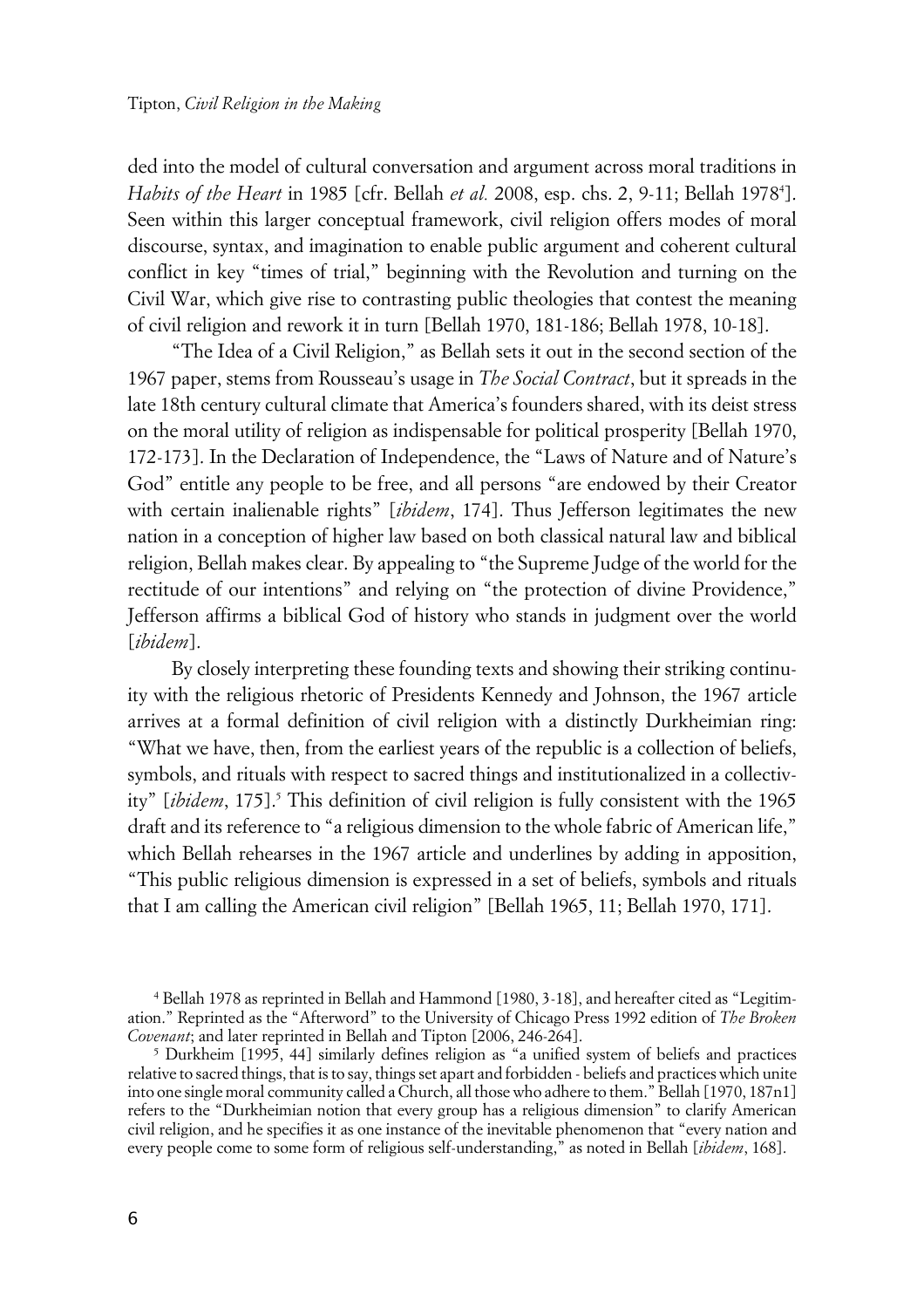This formulation of civil religion in 1967 features a unitarian, austere vision of God centered on moral order, law, and right, by contrast to personal salvation and love, who acts in history with biblical authority and a covenantal concern for America. It shares much in common with Christianity, but it is not specifically Christian nor does it substitute for Christianity, Bellah emphasizes in line with his earlier interpretation in 1965 of Kennedy's references to God without mention of Christ or the church [*ibidem*, 175; Bellah 1965, 9-11]. Civil religion is nonetheless specific enough to serve as a "genuine vehicle of national religious self-understanding," with a clear division of function between it and voluntary bodies of faith under a doctrine of religious liberty grounded in 18th century Protestant and Enlightenment ideals that endure into the American present [Bellah 1970, 176].

The Civil War deepens the meaning of civil religion, Bellah argues in the third section of the 1967 article, entitled "Civil War and Civil Religion," by expanding its focus from the event of the Revolution seen as the final act of the Exodus, with Washington as Moses leading his people out of tyranny according to the sacred scriptures of the Declaration of Independence and the Constitution [*ibidem*, 176-179]. Lincoln heeds Jefferson in engaging the task of saving the Union and facing up to slavery before the judgment and providence of a biblical God. With the Civil War, new themes of death, sacrifice and rebirth enter the civil religion through Lincoln's words and martyr's example in all their Christian resonance. Memorial Day and the Fourth of July ritualize these themes, and they join with Thanksgiving Day to anchor an annual liturgical calendar for civil religion.

In the final two sections of "Civil Religion in America," Bellah develops the definition of civil religion with significant shifts in emphasis. First, in "The Civil Religion Today," he replies to religious critics of civil religion reified into "the religion of the 'American Way of Life," by arguing that "the civil religion at its best is a genuine apprehension of universal and transcendent religious reality as seen in, or one could almost say, as revealed through the experience of the American people" [*ibidem*, 179]. Granted that civil religion at its worst, like all religions, has suffered demonic distortions in seeking to set American society above universal human values, including efforts to justify and bless the evil of American slavery. But the problem of a civil religion seems quite general in modern societies, Bellah notes, with a spectrum of solutions and difficulties that persist in the institutional arrangements of societies as diverse as Japan and France. America's "democratic and republican religion," in Tocqueville's phrase, has enabled American civil religion to draw from religious tradition to symbolize national solidarity without setting a militantly secular state in opposition to religious communities, as in the French case, for example [*ibidem*, 180]. But, for better and worse alike, this tradition has also sustained the pervasive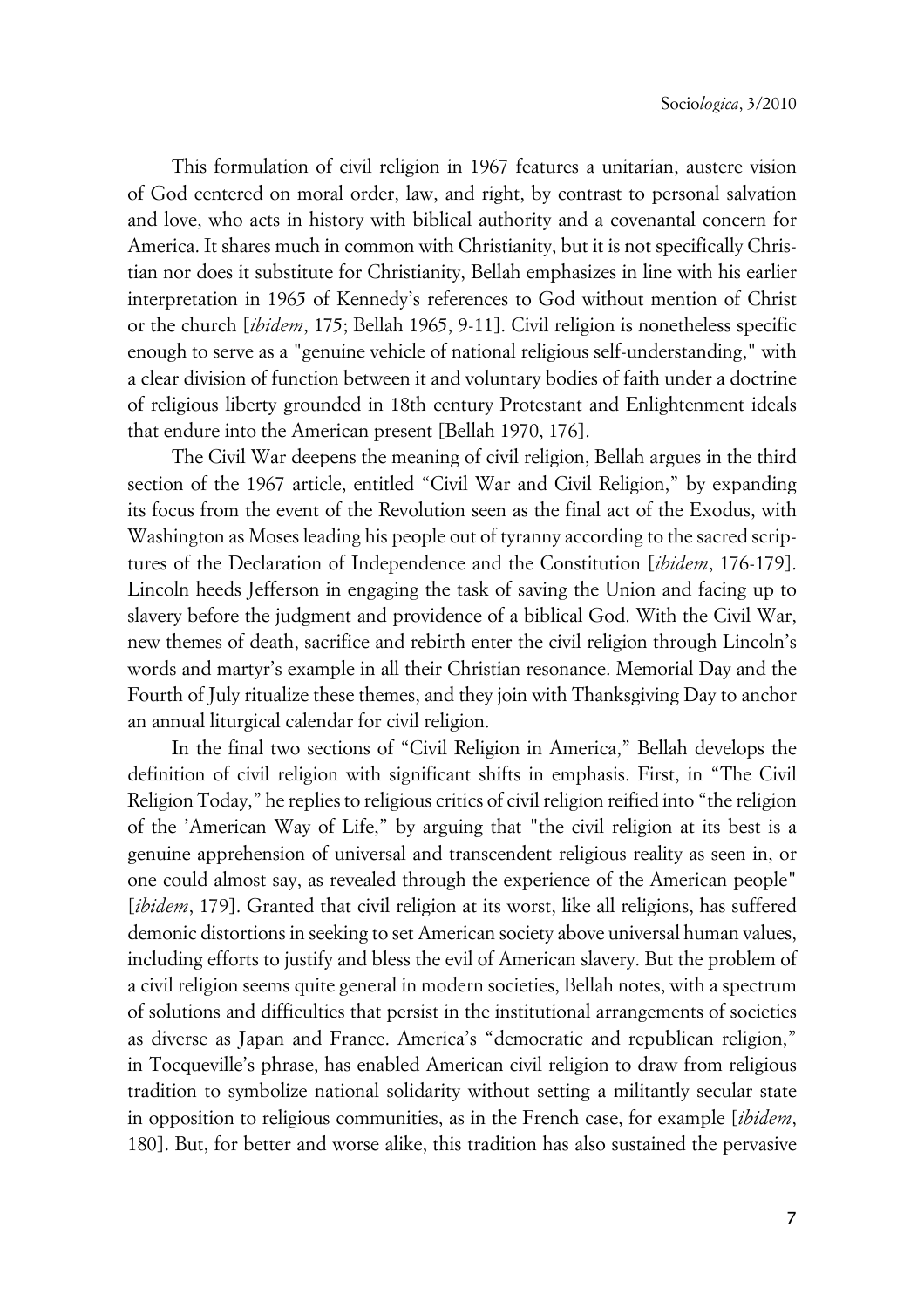influence of its predominantly activist, moralist, and social spirit within the sphere of organized American religion.

The vitality of civil religion has continued to work in behalf of civil rights and social justice in the 1960s, Bellah observes. But ideologies that fuse God, country, and flag have also arisen to oppose democratic causes [*ibidem*, 181-183]. The theme of the American Israel has been invoked to justify genocidal domination of native Americans and ownership of African slaves almost from the nation's beginning, to celebrate the manifest destiny of an expanding American empire since the early nineteenth century, and to rally Americans to defend the free world by overpowering force of arms since World War II, as *The Broken Covenant* spells out in historical detail [Bellah 1975, chs. 2-6]. Finally, in the last section of the 1967 paper, "The Third Time of Trial," Bellah traces the arc of civil religion as it moves from contesting the question of American independence in the first time of trial during the Revolution, through continuing to wrestle with the question of fully institutionalizing democracy, sparked by slavery and Civil War in the nineteenth century but enduring through the twentieth century, when it is overtaken by the third great problem of responsible action in a revolutionary world. Bellah ventures no prediction on how long the Cold War's Manichean confrontation of good and evil will persist, or whether it will give way to Kennedy's pledge to the American people to join with citizens of the world to fight against "the common enemies of man: tyranny, poverty, disease and war itself" [Bellah 1970, 184].

But negotiating this third time of trial to attain a more viable and coherent world order, Bellah concludes, would precipitate new forms of vital international symbolism that can fulfill America's heritage as an "almost chosen people" rather than deny it, since "the American civil religion is not the worship of the American nation but an understanding of the American experience in the light of ultimate and universal reality" [*ibidem*, 186]. A generation later, amid growing recognition of universal human rights, economic globalization, environmental climate change, and nuclear proliferation that transcend national interests in an era of shifting political alliances, multiplying NGOs, and zealous asymmetrical warfare, this hope remains, sustained by a living faith in no less critical need of continual reformation.

#### **xCivil Religion and Public Theology**

In "Religion and the Legitimation of the American Republic", Bellah elaborates the idea of civil religion in terms that clarify its relationship to public theology and point away from its construal as a unitary moral template or a fixed foundation of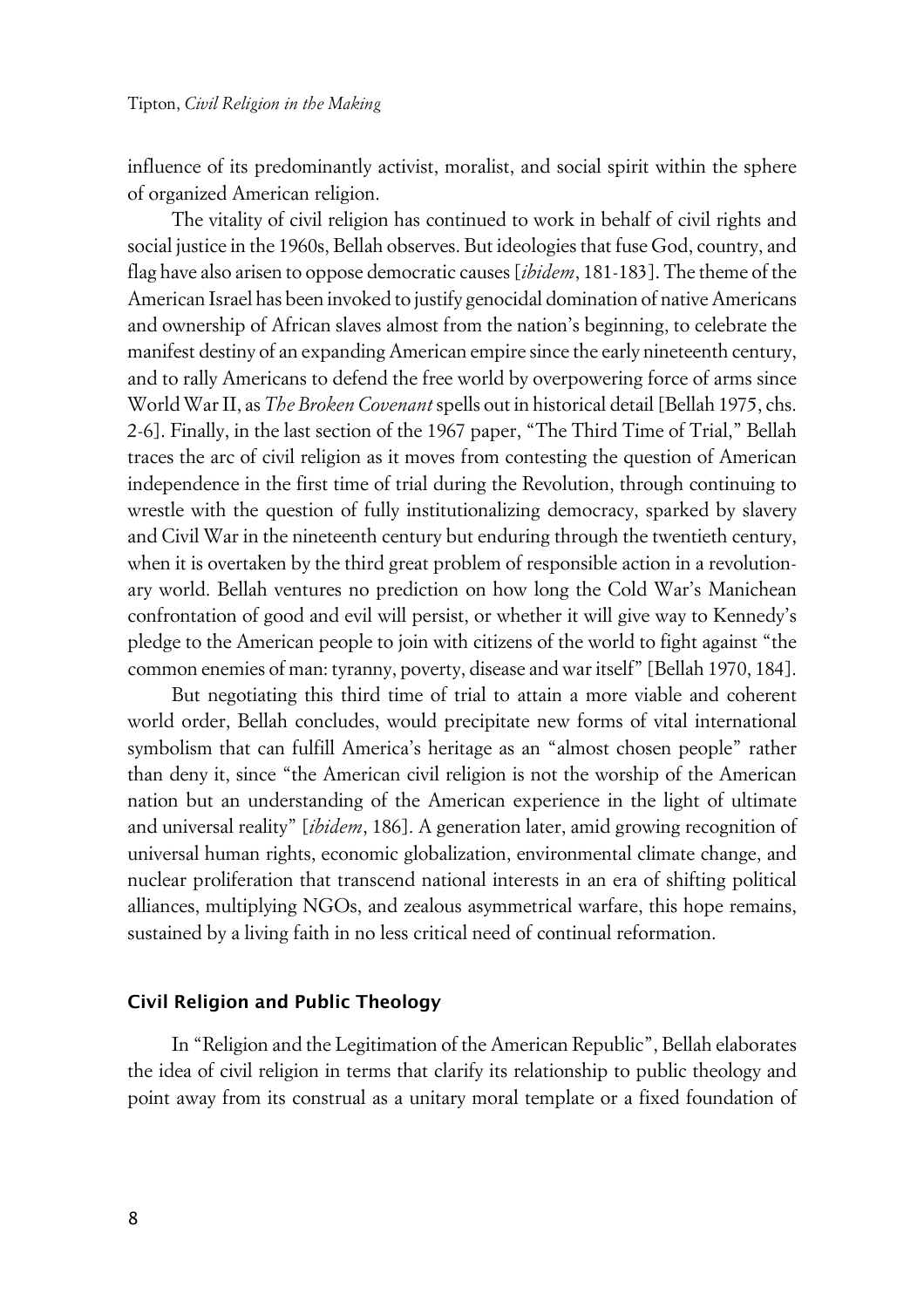public faith [Bellah 1978, 7-15]. They point toward the contested interplay of biblical, civic republican, and modern individualist traditions in the cultural conversation and moral argument of American public life, as later charted in *Habits of the Heart* [Bellah *et al.* 2008, vii-ix, 27-51, 250-96]. Lacking both an established church and a classic civil religion on the model of Plato's *Laws* or Rousseau's *Social Contract*, America has institutionalized the free exercise of religion in ways that mediate but never resolve the tension between a civic republicanism and a constitutional liberalism in its ambiguous political identity. The American polity embraces a religiously resonant republic that depends on the participation of public-spirited citizens for its shared self-government, and a liberal constitutional democracy that pledges to secure the individual rights of self-interested citizens who pursue wealth and wisdom through free markets for economic and intellectual exchange [Bellah 1978, 7-15].

Religion mediates this tension, first, by fixing a "super-structural" locus of moral sovereignty above the sovereignty of the state and the people. Thus "the laws of Nature and of Nature's God" stand above the laws of humankind and judge them, according to the Declaration of Independence [*ibidem*, 11]. But civil-religious ideals are thinly if securely institutionalized *within* American government, without explicit legal sanction or support in the Constitution or the liberal side of the American cultural heritage that it expresses. It follows, argues Bellah, that the religious needs of a genuine republic would hardly be met by the formal and marginal civil religion that has been institutionalized in the American republic. "The religious superstructure of the American republic has been provided only partially by the civil religion." It has been provided mainly by the religious community entirely outside any formal political structures [*ibidem*, 11-13].

To refer to this symbolization of the ultimate order of the national moral community which frames the civic virtues and values of a republic, states Bellah, "we can speak of public theology, as Martin Marty has called it, in distinction to civil religion. The civil millennialism of the revolutionary period was such a public theology and we have never lacked one since" [*ibidem*, 14]. From the beginnings of the American nation, the diversity and range of its public theology are significant morally as well as analytically, Bellah reflects, since "most of what is good and most of what is bad in our history is rooted in our public theology" [*ibidem*, 15]. Every movement to make America more fully realize its professed values has "grown out of some form of public theology, from the abolitionists to the social gospel and the early socialist party to the civil rights movement under Martin Luther King and the farm workers'

<sup>6</sup> For further development of this interpretation of civil religion and public theology, see Tipton [2008]; Tipton [2005].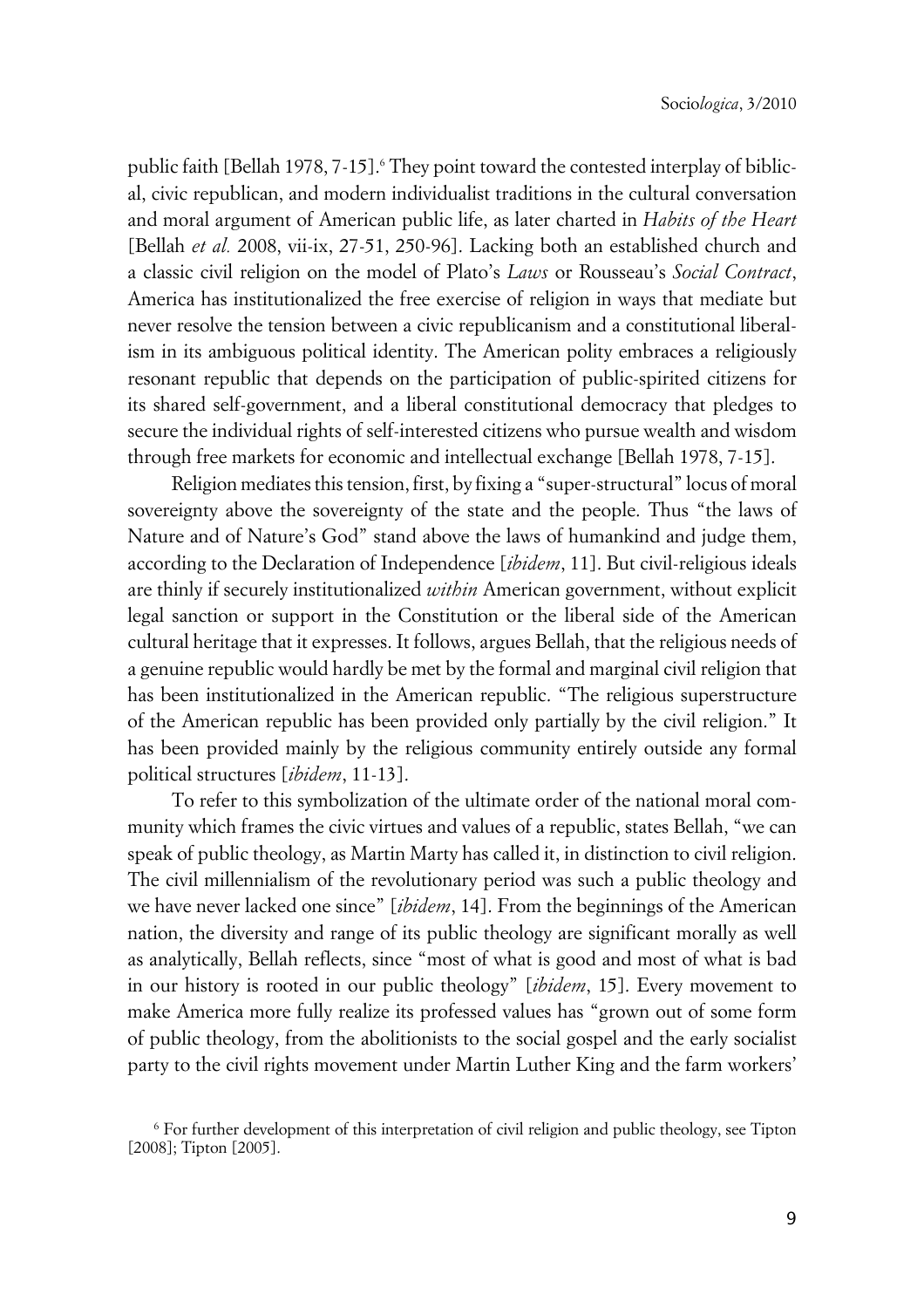movement under Caesar Chavez." But so has "every expansionist war and every form of oppression of racial minorities and immigrant groups" [*ibidem*].

The "infrastructural" role of religion in the American republic likewise combines civil religion and public theology, according to this account [*ibidem*, 16-17]. While the liberal state is constitutionally incapable of inculcating civic virtue in its independent citizens, federalism permitted the nation to foster schools of republican virtue in the institutions of state and local government, in the public schools, and most of all, in religious congregations and denominational bodies. In addition to teaching republican values, religious communities nurtured the mores of their self-governing members through offering them practical lessons in public participation. Precisely because it contributed so centrally to creating the character and conscience of American citizens and the moral order of the life they shared, Tocqueville concluded that religion should be considered as the first of their political institutions.

Public theology in this view has always unfolded as an argument and a conversation within communities of faith as well as among them, and in their relations to public dialogue in the polity. Diverse and often contrary public theologies contest the construal and content of civil-religious ideals by this account, even as civil-religious ideals and modes of discourse frame the differing moral judgments public theologies make on specific issues such as slavery, civil rights, or nuclear arms. This kind of reciprocal contesting and justification, syntactical ordering and axiomatic reshaping, sheds light on a picture of civil religion conceived less like a single template or fixed foundation for the moral order and authority of American society, however fragmented or divided, than a dimension of depth extending through the society's multiple moral traditions, practices, and institutional arrangements. This religious dimension frames the multivocal moral argument of public life, and its contested ideals embody the object of this argument's ongoing evaluation of how Americans should govern their lives together. In this light it is more apt to ask how civil-religious ideals and modes of discourse have shifted shape and refocused the point of new cultural conflicts and common assumptions than to ask whether civil religion in some singularly fixed form has survived or indeed ever really existed in seamless unity once upon a time [Bellah 1967, 181-186; Bellah 1978, 14-22; Bellah *et al.* 2008, vii-ix, 27-51, 250-96].<sup>7</sup>

<sup>7</sup> For a related view of the multivocal, multilayered nature of civil religion unfolding in dialectical cultural conversation and argument in the case of Italy, see Bellah, "The Five Religions of Modern Italy," in Bellah and Hammond [1980, 86-118]. Cf. the concluding chapter of Bellah [1975, 142-44, 162-63], for Bellah's judgment, "Today the American civil religion is an empty and broken shell," and his call for its radical renewal by critically reappropriating its tradition in "a new conception of the ordering of liberty" and a new awakening to heed Winthrop's biblical injunction: "Let us choose life."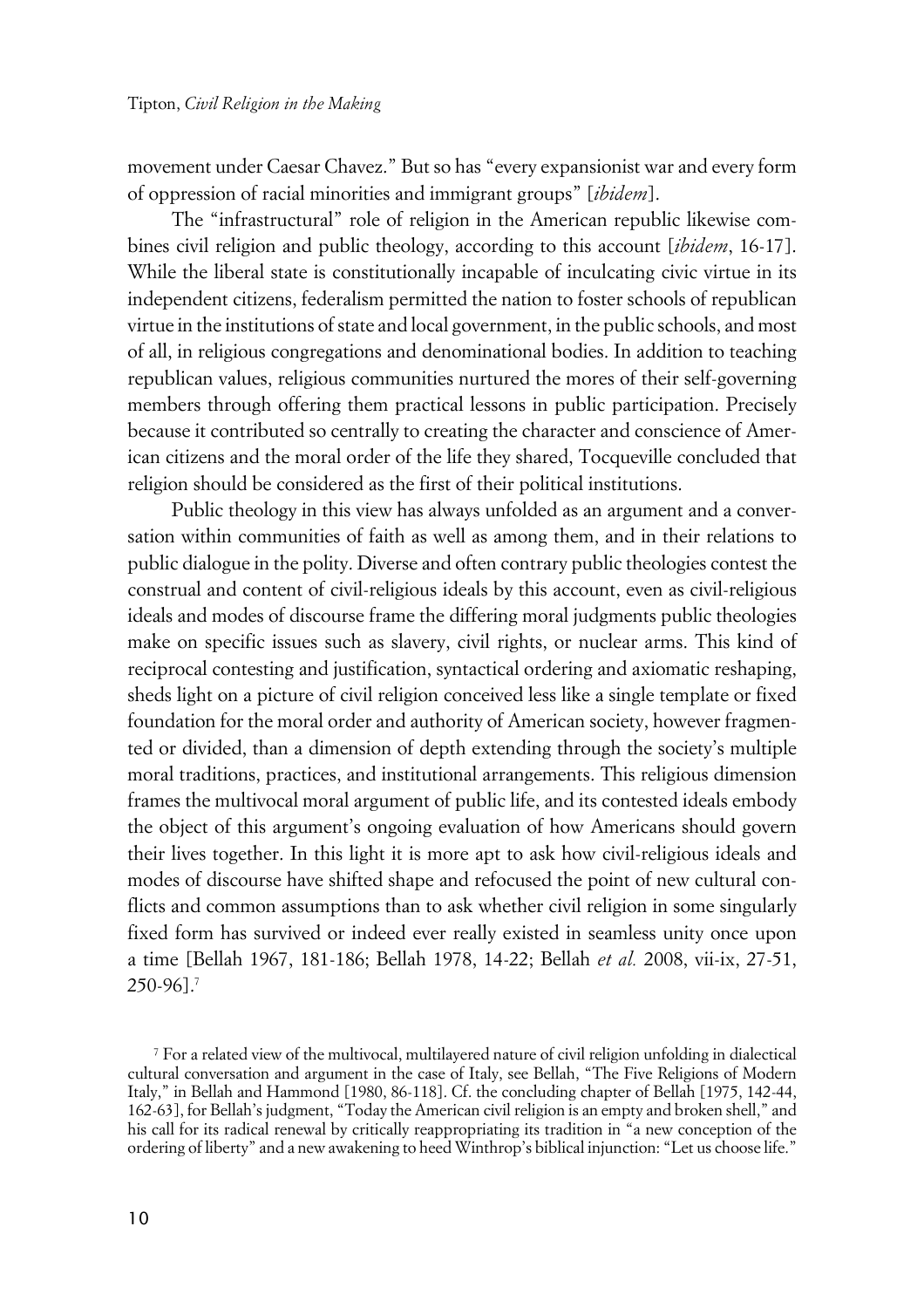In times of trial, according to Bellah's 1967 formulation of civil religion, it enables Americans to contest the meaning of lawful liberty and independence in the American Revolution, slavery and sovereignty in the Civil War, and America's responsible action in a post-colonial world after World War II. Dialectically developed ideals of civil religion unfold from this initial formulation and its elaboration in *The Broken Covenant: American Civil Religion in Time of Trial* toward a model of cultural conversation and conflict among contrasting moral traditions in *Habits of the Heart*. Biblical religion and civic republicanism no longer lie joined in the embrace of civil religion. Instead they emerge as "second languages" at odds yet engaged with two forms of individualism, utilitarian and expressive, which have grown into the first moral language of contemporary American culture.<sup>8</sup>

Thus freedom of conscience to worship God in common prayer and follow reason in republican debate comes to be contested and recast as freedom of choice to pursue one's own interests and express one's own feelings, respectively attuned to the arrangement of modern economic and bureaucratic life and to lifestylish leisure and romance. Can an individualism centered on the self as a nexus of interests and feelings, and counted as a free-market entrepreneur and a client-citizen of the welfare state, actually sustain a public *or* a private life coherently, asks *Habits of the Heart*. If not, can civic and religious forms of individualism be critically reworked through communities of shared memory, moral practice, and argument to rebalance private and public life by renewing genuine individuality within a larger social whole and a deeper cultural conversation? [Bellah *et al.* 2008, chs. 2, 6, 9-11].

Harking back to the problems posed by "Heritage and Choice in American Religion" and the modern stage of "Religious Evolution," these questions persist through Bellah's later work on themes related to the rubric of civil religion, and their answers remain open.

In counterposing biblical religion and utilitarian individualism as two contrary moral traditions entwined around the cultural roots of American civil religion, "The New Religious Consciousness and the Crisis in Modernity" [Bellah 1976] follows on

<sup>8</sup> See Bellah [2002a] on the continuity and contrast of this model in relation to the earlier rubric of civil religion, including the treatment of organized religion and the church as an institution in Bellah *et al.* [2008, ch. 9] and Bellah *et al*. [1991, ch. 6]. These chapters offer points of comparison to "Heritage and Choice in American Religion" on the paradoxical progress and polarities of organized American religion a generation later, set within a larger account of its historical segmentation, differentiation, and reintegration through voluntarist patterns of congregationalism and denominational pluralism that span church, sect, and mystical individualism as Troeltschean dimensions of religious community, which extend to the social activism and national moral advocacy of "the public church." For related discussion of the ambiguous place of religion in American life, see Bellah's introduction to "Part II. American Religion," in Bellah and Tipton [2006, 221-223]. For reasons why Bellah dropped the term "civil religion" after 1978, see Bellah [1989].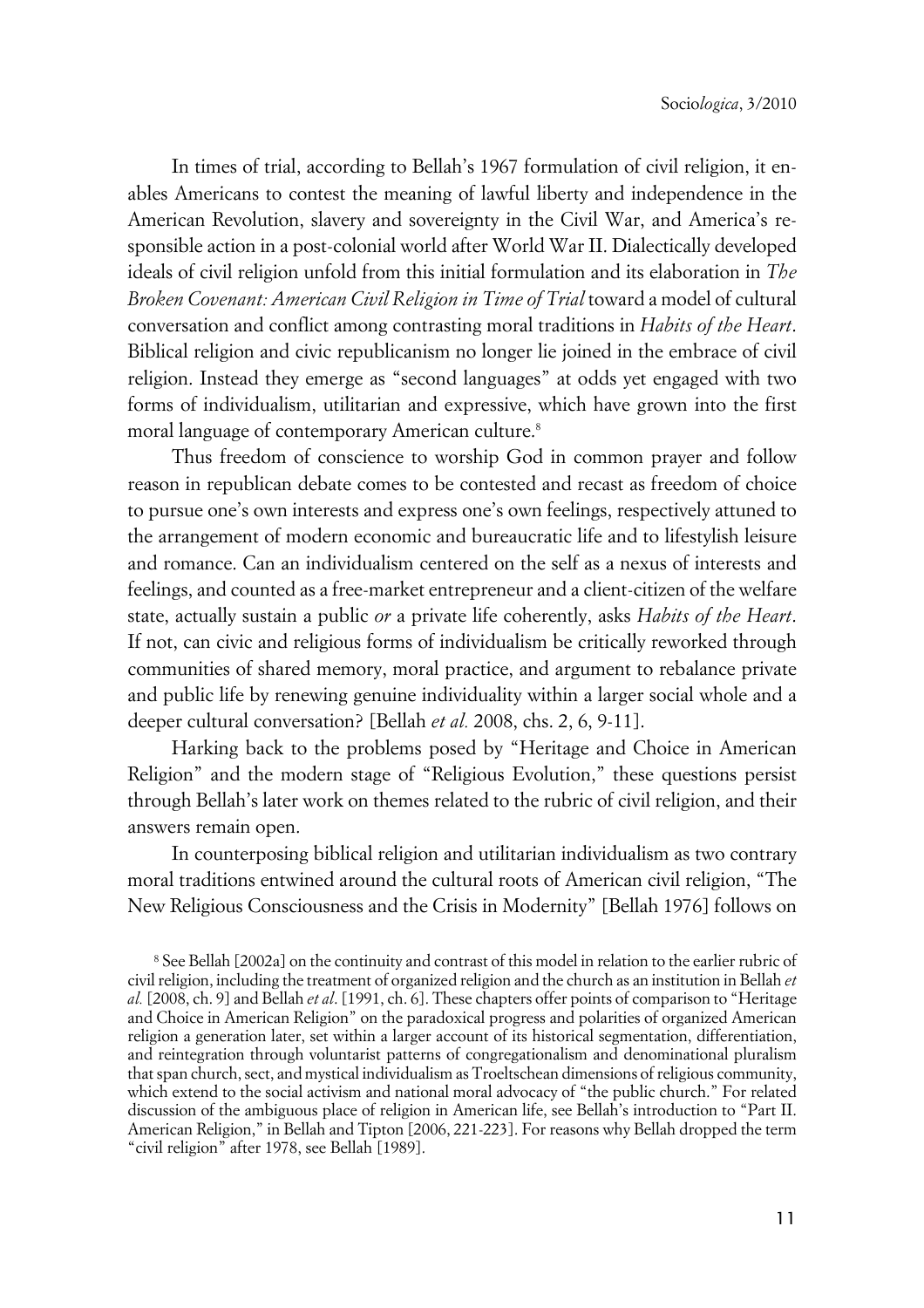*The Broken Covenant* [Bellah 1975] and "Reflections on Reality in America" [Bellah 1974], and it anticipates *Habits of the Heart* [Bellah et al. 2008] in depicting multiple moral languages coexisting and contesting with one another in American culture. We are an almost-chosen people bound by a biblical covenant into a conscientious community with charity for all the members of one body. And we are an association of individuals set up by a strategic social contract to advance their interests, secure their rights, and express their feelings.

This individualist vision, institutionalized chiefly in the practices and structural arrangements of the market and the state, informs a powerful American monoculture that threatens to drown out our second moral languages, Bellah later argues in answer to the question, "Is There a Common American Culture?" [Bellah 1998]. The freedom that this common culture so prizes stems from religious freedom predicated on the sacredness of individual conscience in matters of religious belief and practice. Eventually it comes to charter an economic individualism that sanctifies money as the measure of success and devalues solidarity as the matrix of civic virtue. Championed by the radical sects of the Protestant Reformation to become the most basic Right of Man as a citizen freed from the compulsion of an absolutist state and an established state church, the sacredness of the individual person and the sovereignty of individual choice underpin the rise of identity politics and multiculturalism in response to the individual's concern for dignity and respect at the core of America's common culture. Nonetheless its contrary inflections still enable Americans to work through their cultural contradictions to clarify public morality, Bellah concludes, and to enact it as well, for example, in the continuing struggle to keep money from buying votes. Religious and civic institutions still inspire Americans to congregate with one another in communities of worship and learning, and act together in the world to feed the hungry, shelter the homeless, and work for the justice essential to sustain market economies as well as democratic government.

Written in the winter of Watergate, continuing war in Vietnam, and stymied social progress at home, "Reflections on Reality in America" holds out the hope of radical religion to help Americans repent and reverse the republic's drift toward a military-industrial welfare state for the fortunate few. A quarter-century later "Flaws in the Protestant Code" [Bellah 2000] calls on the Protestant churches to be true to their own ideal of *semper reformanda*, and re-animate the body of the Church as a community of worship and witness. It lies weakened by a theological individualism that enshrines human self-sufficiency in the sufficiency of scripture and vacates the Church by the right of private judgment defended in the name of sovereign conscience and reason. Flaws in the cultural code of American Protestantism lead first to nationalism and then to individualism. They fuse the glory of an incarnate God into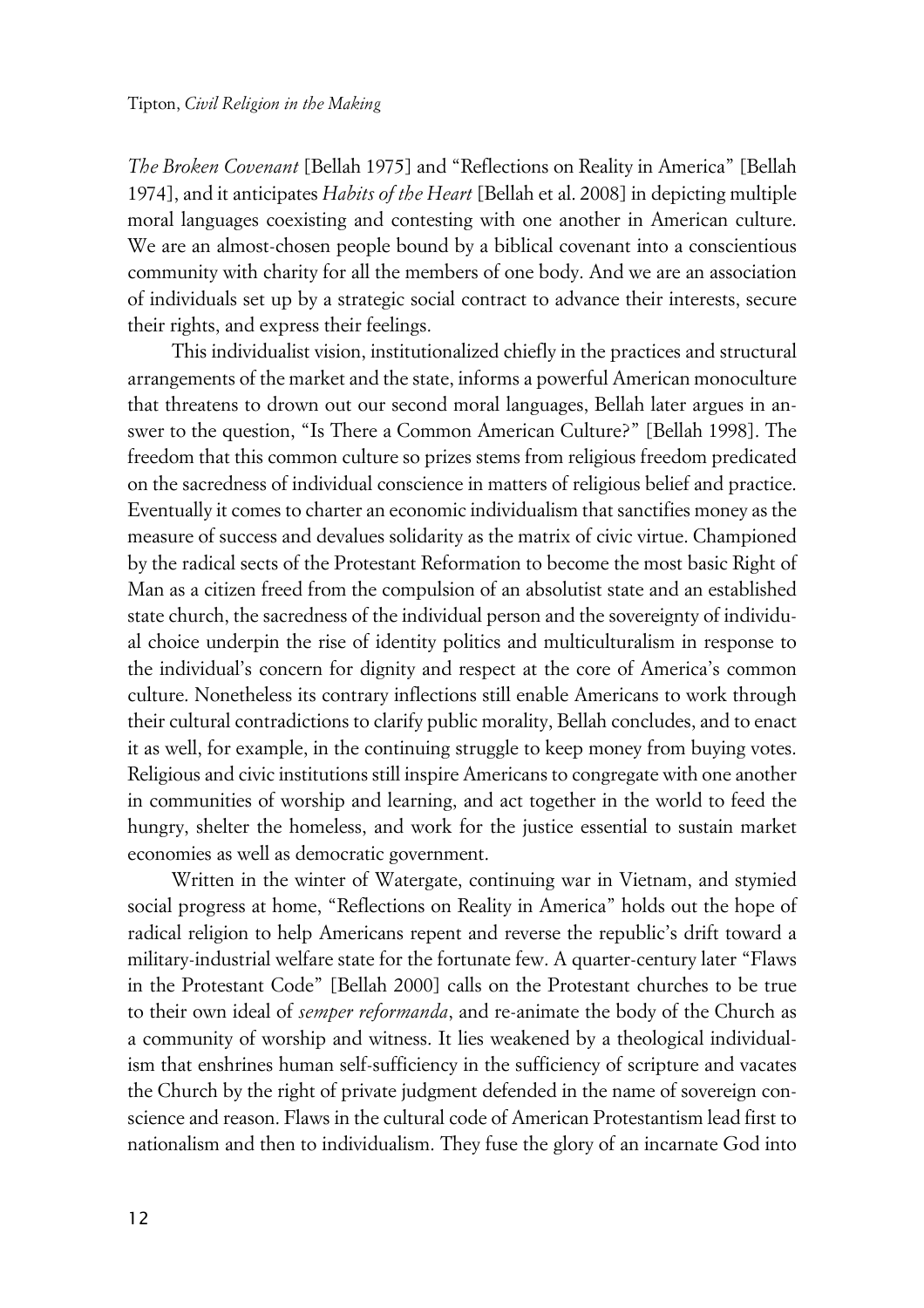the glory of a redeemer nation. They turn individuals away from the conquest of the self to become transparent to God, and toward the triumph of a sovereign self served by community, church, and family but not bound by them. The deep cultural code of Protestantism has brought America prosperity through an ethic of hard work, and nurtured ideals of a democracy of all citizens born of a priesthood of all believers. It has inspired the sin-and-salvation gospels of contemporary environmentalism as well as Evangelicalism. It can also help Americans renew and transform a truly catholic sense of themselves as belonging to one body through critically re-engaging bodies of worship in both Word and Sacrament, especially the sacrament of the Eucharist and holy communion, where the Word leads to the Sacrament instead of displacing it.

Religion has provided American public life with a language of empire, not only a language of nation and a language of faith, Bellah demonstrates in "The Kingdom of God in America" [Bellah 1988]. Elaborating H. Richard Niebuhr's inquiry into this kingdom as American Protestants have understood it in successive terms of divine sovereignty, the reign of Christ, and the coming kingdom, Bellah traces how a language of faith that puts God above Pharaoh as king of kings at Sinai and crowns Christ crucified on Calvary as king of the Jews, can come to crown America with a global mission from God to conquer the world in order to save it [Niebuhr 1937, 51, 105, 159, 179, 193]. If the self-righteous nation requires faithful judgment, then all the more does the coercive empire, judges Bellah by reference to Reinhold Niebuhr's call to repentance in *The Irony of American History* at the height of the Cold War, and the Catholic Bishops' calls to peace and economic justice during the Reagan era [Niebuhr 1952, 149-150; see also National Conference of Catholic Bishops 1983, 17- 18; National Conference of Catholic Bishops 1986, 182-183]. As epitomized by these pastoral letters and theorized by public philosophers from Royce to John Courtney Murray, the quest for the common good is both possible and necessary in a pluralist society, proposes "Citizenship, Diversity, and the Search for the Common Good", in building on this theme in *Habits of the Heart* and *The Good Society*. [Bellah 1991b; cf. Bellah *et al.* 1991, chs. 4-8]. Members of multiple communities in a complex modern society can search in common for moral goods diverse and practical enough to share in meeting their interdependent fate.

Since September 11, 2001, the United States has pursued a global war for the third time, Bellah [2002b] reflects in "Seventy-Five Years". The nation won the "good war" against European fascism and Japanese militarism in World War II. But it was defeated insofar as it became like the enemies it opposed, judges Bellah, particularly by conducting from Dresden to Nagasaki the most terrible bombing of civilians in history. The U.S. won the Cold War. But here, too, it grew more like its adversaries by dancing with anti-Communist dictators from Chile to the Congo,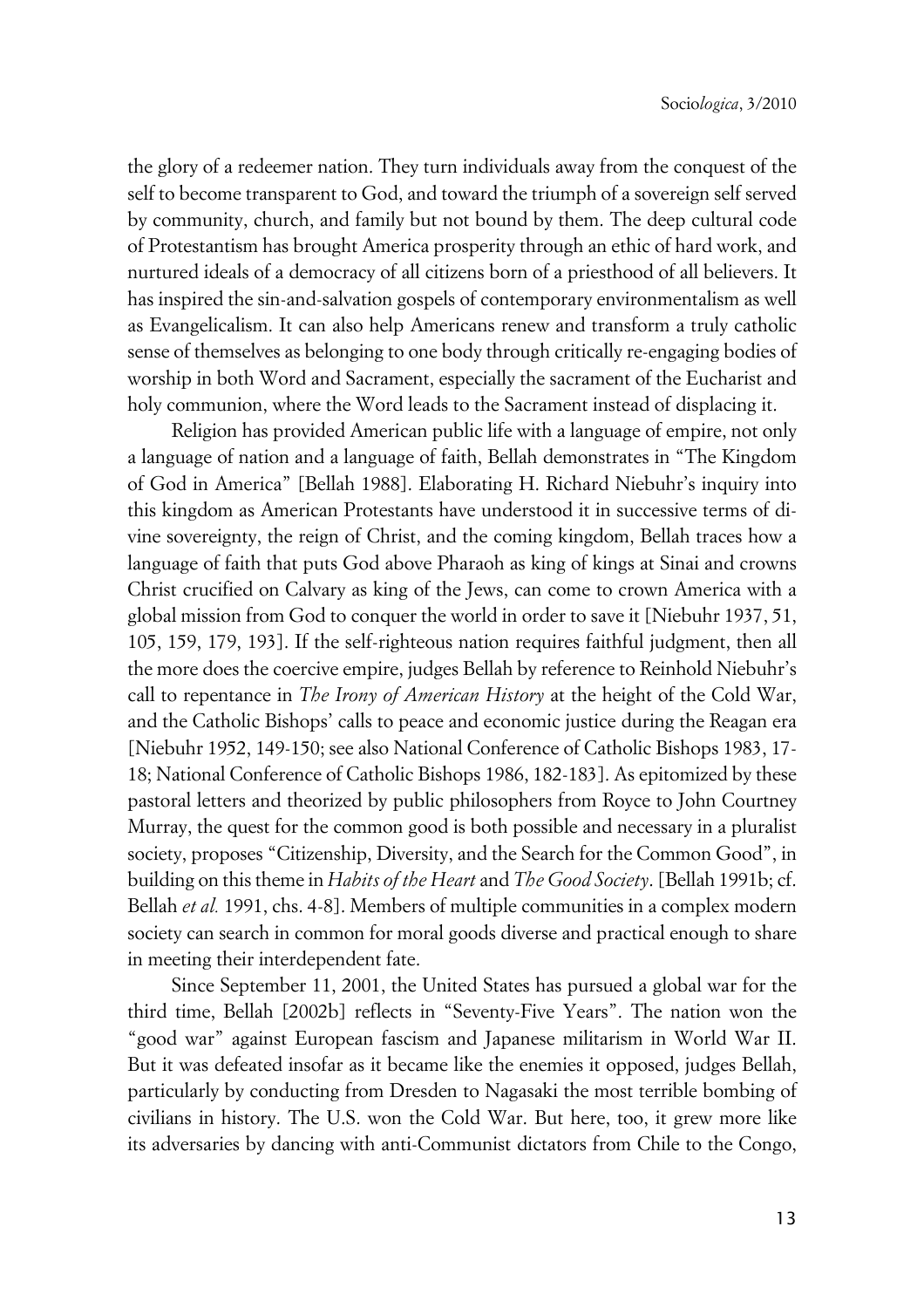and by centralizing military-political power within a national-security state beyond the normal Constitutional reach of democratic accountability in order to defeat its totalitarian enemies. In declaring war on terror as a crusade "to rid the world of evil," the Administration of President George W. Bush echoed its jihadist enemies. In campaigning against them under the flag of liberty, it once more pledged allegiance to dictators as allies and clients. The end of World War II left the U.S. holding great global power, and the end of the Cold War left the U.S. standing alone as the world's only great power. Since the Vietnam War era, Americans have come to doubt that the nation has exercised its power only for good, and since 9/11 they have wondered why others in the world hate them. Can we reform ourselves to work for a more civilized world, Bellah asks, or would it be better for faithful reformers to try to build an alternative city within the very pores of a political-military empire?

In 2002 Bellah probes the history of "The New American Empire" to press the question of whether traditional forms of public virtue and their religious grounding in America are still adequate to meet the challenge of 9/11 and its aftermath [Bellah 2002c]. From dissenting Protestantism Americans have inherited an aversion to government and a conviction that people should do things for themselves through voluntary associations much like dissenting churches. Although the "strong society, weak state" structure of the U.S. in 1800 has given way to the "weak society, strong state" reality of America in the 21st century, these voluntarist, anti-government ideals have endured, Bellah observes, in terms that fit anti-government movements in American cultural politics up to today's Tea Party.

The sect-like model of the dissenting church has also endured in America as an egalitarian circle of saints that excludes the reprobate. While established churches seek to incorporate everyone in their differences within a moral hierarchy of saints and sinners, dissenting churches seek to transform a society split between the righteous and unrighteous by converting sinners into the image of the saved. American's historic self-understanding as a dissenting city on a hill has left many of its citizens in deep denial that the nation now stands at the center of a world empire, argues Bellah, and ill prepares them to recognize its responsibilities or bear its burdens. However opposed Americans may be to nation-building overseas and however divided they stand at home over adequate public provision, fair taxes, and living wages, the U.S. claimed the right to wield coercive military power over the world to enforce "freedom, democracy and free enterprise" as "a single sustainable model for national success," according to the 2002 National Security Strategy set out by the Bush Administration. Instead, urges Bellah in terms that link "The New American Empire" to "God and King" in anticipating the promise of Barack Obama's 2008 presidential campaign and 2009 Cairo University address, American citizens can affirm a moral vision of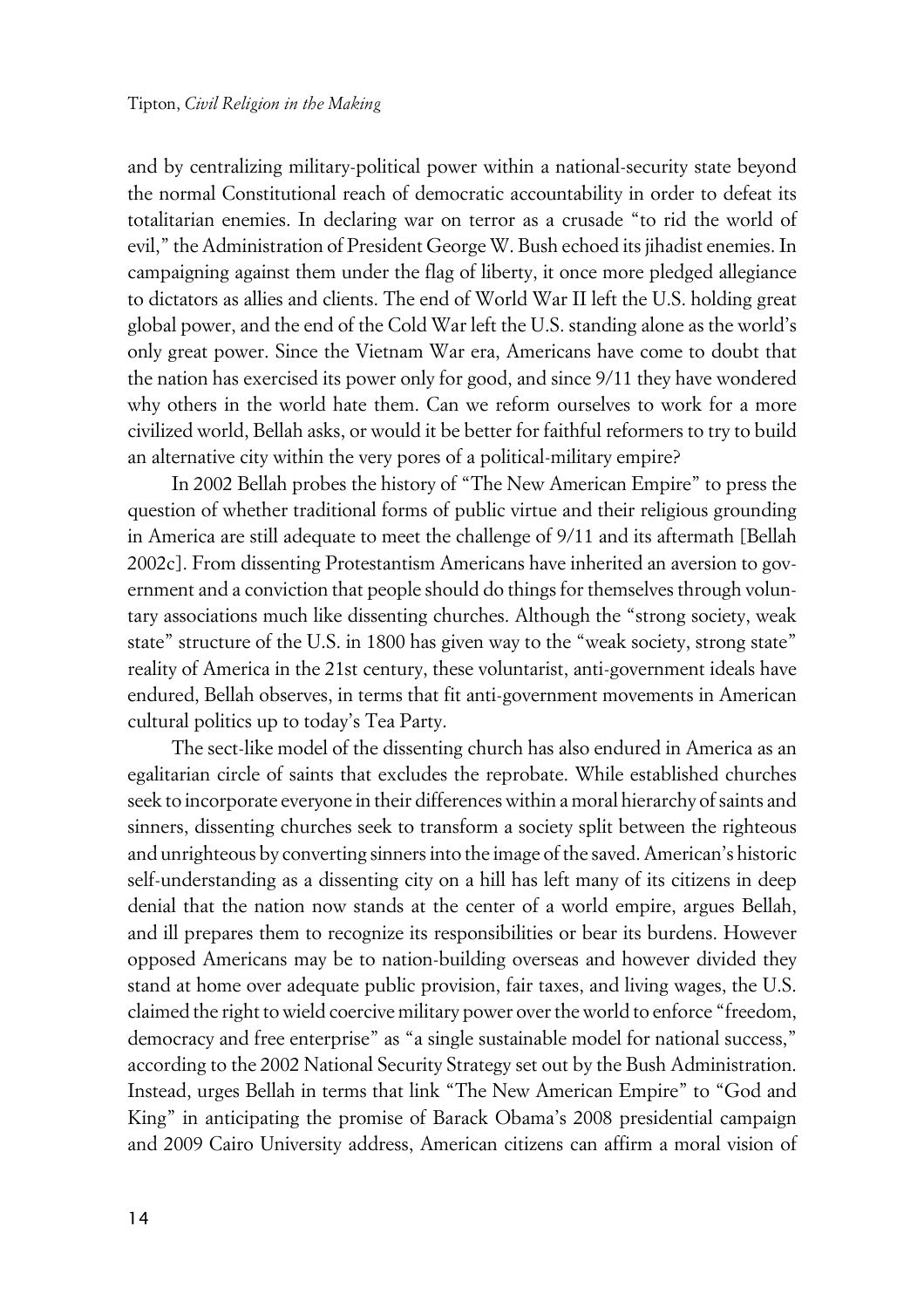society truer to its actual interdependence [Bellah 2005]. They can help build a world in which citizens of every nation can see that they need one another. They can commit themselves to bearing one another's burdens, with the mutual recognition and care embodied in every one of the world's great religious traditions.

#### **xGlobal Prospects and Problems**

An increasingly international kind of social life, gradually developing through the global expansion of the division of labor in the world's economy and its political-legal regulation, would universalize forms of religious belief, judged Émile Durkheim a century ago [Durkheim 1995, 446]. If a genuinely transnational sovereignty emerged with the attainment of some kind of coherent world order, Robert Bellah likewise concluded in 1967, it would precipitate new symbolic forms of civil religion, whether they were to grow from the flickering flame of the United Nations or from the latter-day light spread by thousands of multiplying NGOs such as those in the human rights and evironmentalist movements [Bellah 1970, 186].

Over the past half-century the globalized division of labor in the world's economy has grown into an unarguable fact of social life, from the export of American films and arms around the world to the import of OPEC oil, consumer goods from China and NAFTA, and software from Bangalore. The shifting forms of its political-legal regulation, however, remain open to argument as matters of historical reason, comparative jurisprudence, social theory, and moral judgment. So, too, do the religious roots and moral implications of such regulation with respect to conceptions of both civil religion and public theology, seen not simply as creeds and codes but as Durkheimian dimensions of depth in public institutions understood as practical moral dramas born from the womb of religious rites and myths.

Robert Bellah's account with Phillip Hammond of the "varieties of civil religion" in comparative context probes the unique character of American civil religion and the special conditions that bring it about, by contrast to Italy and Japan, for example [Bellah and Hammond 1980].° But in the early modern and modern stages

<sup>9</sup> Bellah and Hammond [1980], incorporating "Religion and the Legitimation of the American Republic" as chapter 1 and "New Religious Consciousness and the Crisis of Modernity" as chapter 7. In these two chapters, as in *Habits of the Heart*, cf. the dialectical dynamics of American civil religion, public theology, and multiple moral traditions in cultural conversation and public argument in America, and "The Five Religions of Modern Italy" (pp. 86-118), all seen as civil religions. Liberalism, socialism, and fascistic activism as "religiopolitical organisms" compete with Catholic civil religion in a counterpoint played out in historically shifting keys over a pre-Christian "religious ground bass" that resonates through particularistic loyalties to family and pseudo-kinship groups in Italy in deep tones akin to folk Shinto in Japan. In comparing "The Japanese and American Cases" of civil religion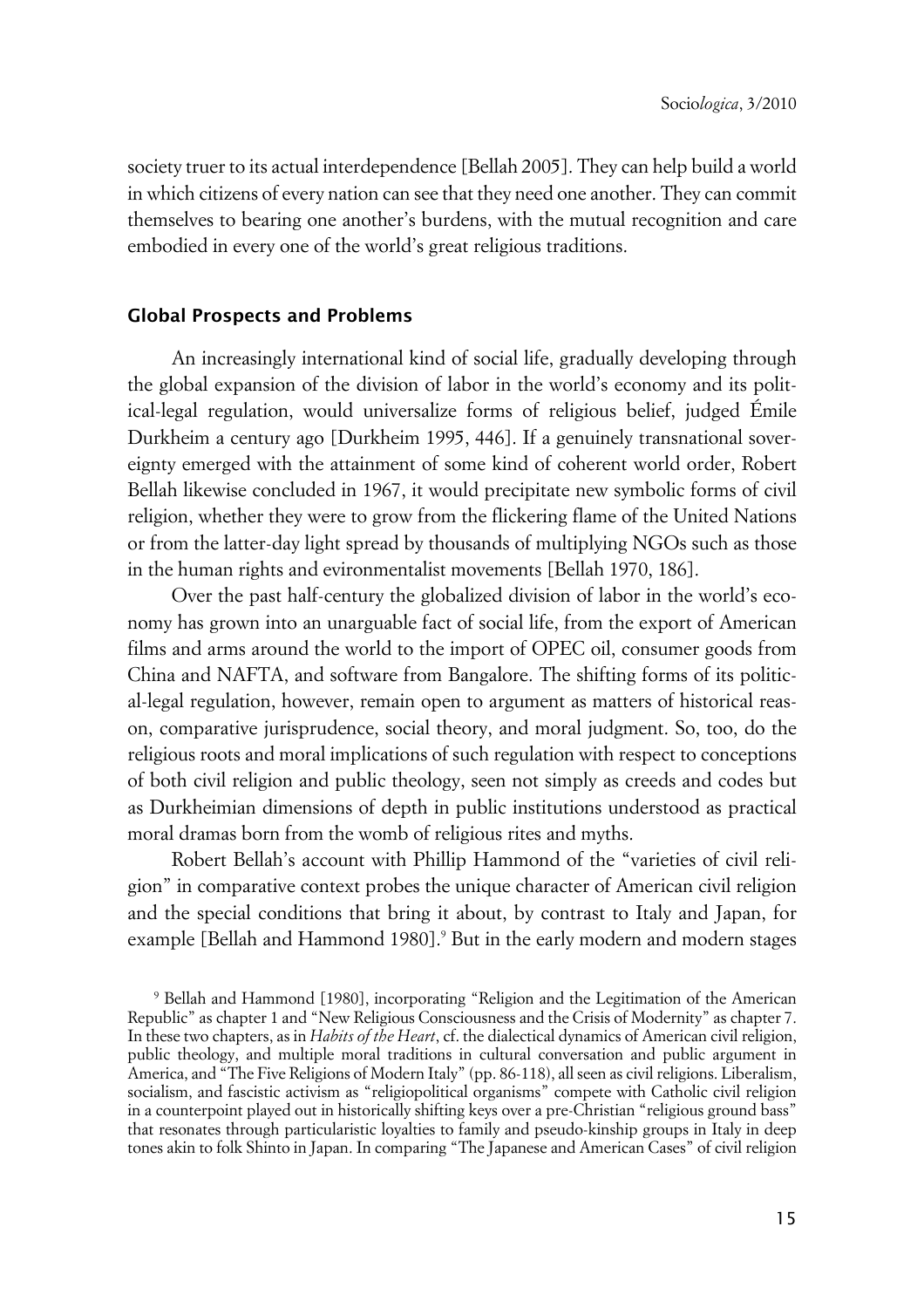of religious evolution, Bellah holds, there emerges in every society the possibility that "a distinct set of religious symbols and practices may arise that address issues of political legitimacy and political ethics but that are not fused with either church or state" [Bellah 1980, xi]. Needed now more than ever to sustain that distinctiveness and the authority of civil religion to judge a nation as well as justify it, Bellah stresses, are the critical traditions of public theology and public philosophy that have marked American public life from their beginning, opposing unjust wars, demanding racial and social justice, and insisting on fulfillment of the economic promise of American democracy as well as its political compact. Nation-states remain the most important centers of power in the late Twentieth century, Bellah acknowledges, but none of them alone can resolve the military, economic, and environmental problems that demand new forms of global concord for the very survival of humankind. "We have at last for many purposes a world *civitas*," Bellah judges, but its lack of civility and justice point toward the need for dimensions of a world civil religion that would transcend American civil religion yet make the most of its traditions of openness, tolerance and ethical commitment [*ibidem*, xiv].

The diverse forms of popular nationalism with religious roots evident among multiple modernities emerging around the world today tie into the dialectical interplay of civil religion and public theologies, as Bellah has conceived it over the course of his work on faith in public since "Heritage and Choice in American Religion" [see Wiebe 2002; Ignatieff 2003]. This body of work develops a central conception of ongoing moral argument, civic debate, and social reform in representative polities ordered in common by diverse constituencies thinking and acting within cultures conceived as dramatic conversations. These moral dramas are made up of many voices contesting the construal of multiple traditions and remaking them together by the inspiring force of enacting good examples as well as the persuasive force of giving good reasons. This contrasts with state-centered views of civil religion celebrating an ostensibly universal moral consensus in support of the state's compulsory legal authority [see Meyer 1987].

This dialectical and dialogical view carries through Bellah's original stress on the appeal of civil religion to a higher moral authority, which transcends the state and thereby enables free citizens to debate, criticize, judge, and reform the state and

<sup>(</sup>pp. 27-39), Bellah similarly shows that their contrasting emphases on hierarchy and equality are dialectically interrelated moral poles likewise linked to freedom. Individual equality is stressed in American civil religion against the background of hierarchical ideals of humanity in relation to biblical divinity and classical natural law, and public theology fleshes out the providential meaning of liberty without resolving its deep ambiguity in the usage of John Locke by contrast to John Winthrop. Also see Bellah [2003].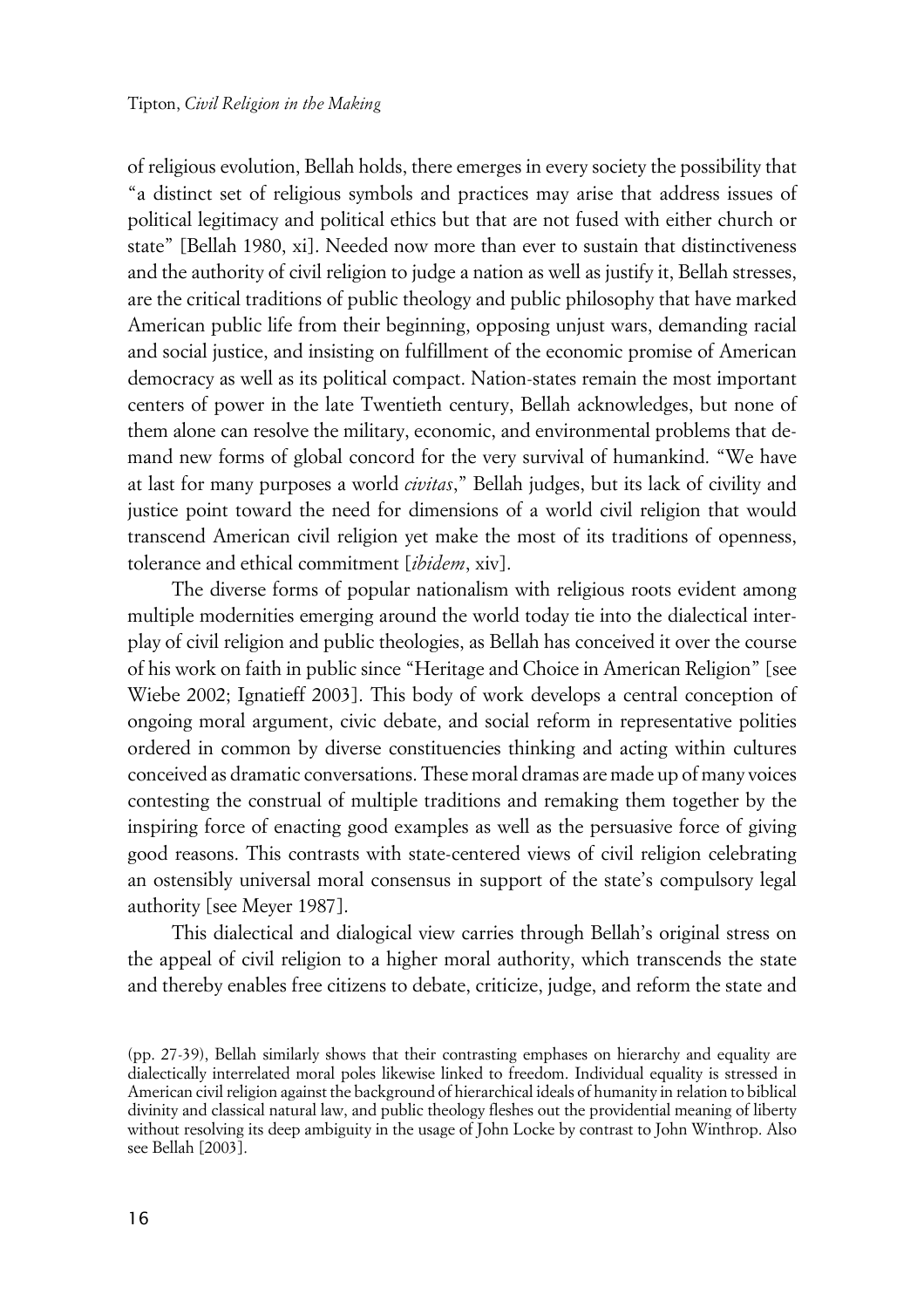its policies instead of simply justifying and celebrating them. This process comes to a head in times of trial, when public theologies vie directly over decisive issues such as slavery in the Civil War or responsible American action in a revolutionary world. This original conception of "Civil Religion in America" faces toward the call to join in the multivocal moral argument of public life, as later set out by *Habits of the Heart* and *The Good Society* [Bellah 1970, 183-186; Bellah *et al.* 2008, chs. 2, 9-11; Bellah *et al.* 1991, chs. 4-8].

"Can We Imagine a Global Civil Religion?" asks Bellah in a 2007 paper revised for publication in 2010 [Bellah 2007; for further development of this argument see Bellah 2011a; Bellah 2011b]. He answers the question of its title by distinguishing between the impossibility of a global civil religion and the necessity of strengthening global civil society to create a world order coherent enough to engage the grave problems of global warming, military-political strife, and economic inequality that interdependent nations now face. Any actual civil society will have a religious dimension, Bellah observes, not only a legal and an ethical framework, but some notion that it fits the nature of ultimate reality. In fact, religion-like values carried by an emerging global market culture may worsen international problems, and place greater weight on the actual beginnings of world governance evident in world law and economic regulation today. The nation-state itself, and the principled independence of the market from the state, have arisen as cultural forms and institutional arrangements transmitted around the world over the past few centuries. So have popular sovereignty and the public sphere of civil society, even where ideals of universal human rights, democratic elections, and the formation of public opinion freed from the state and the market are honored in principle but not in practice. Nationalism itself has always been an international phenomenon inspired by the right of every people to self-government and by the responsibility they share for their common fate.

Today global market ideologies and practices threaten the capacity of nations to carry out the responsibilities inherent in their ideals of common membership, Bellah argues by reference to Jurgen Habermas, including responsibility for their least advantaged citizens through sustaining fair wages and taxes as well as public provision [see Habermas 2002, 58-112]. What are the moral and religious resources we need to think about membership in global civil society profoundly enough to balance the autonomy of nation states and check the power of global markets? The religious roots of global ethics of human rights lead Bellah to ask if the world's religions can mobilize their deepest commitments to universal neighbor- love and mutual recognition to give genuine institutional force to human rights regimes. Can they help turn ideals of world citizenship into practical willingness to share responsibility for the world of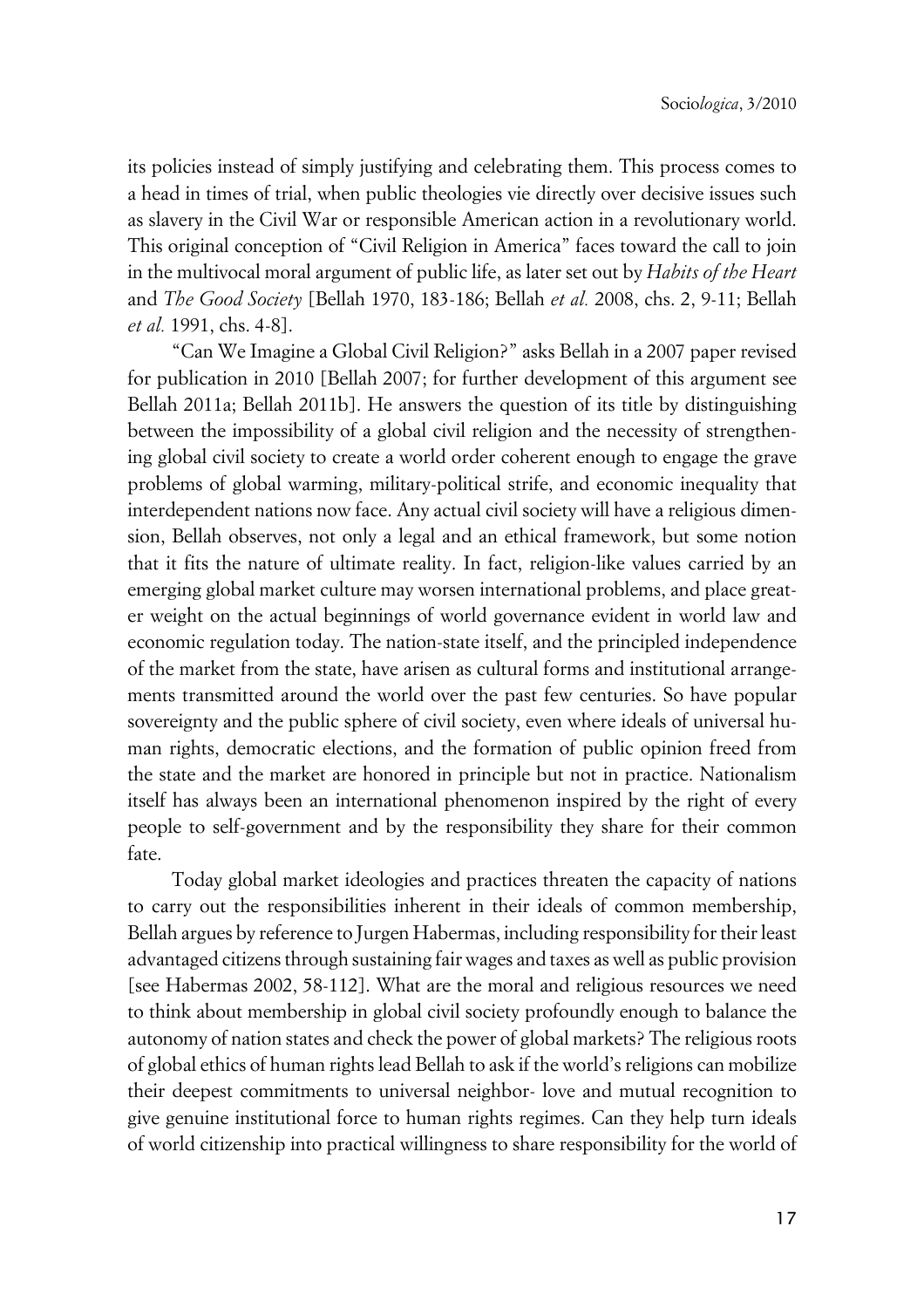which we are citizens instead of trying to transform the world into the naturalized image of our own nation? Religious motivation is needed to turn the beginnings of world law and the growth of global ethics into effective forms of global solidarity and governance. Religious insight is needed for us to recognize the primacy of the world instead of trying to force the world to recognize our primacy.

The nationalist aspirations and religious convictions of other peoples who want to govern themselves and worship as they please, and as they must, require our respect. They also require our recognition of the social and cultural diversity of these peoples [Wiebe 2002, 211-220; Ignatieff 2003, 53]. For such recognition is essential to justify our respect by grounding it in our common vision of the dignity and equality of all human beings and their rights to self-government. Such recognition is no less essential to guide our aim to realize these rights in a just and peaceful world of independent, equal, and self-governing states. That world still struggling to be born embodies ideals at the center of distinctive yet overlapping forms of civil religion emerging around the globe, and it marks the contested core of an ongoing argument among diverse public theologies and philosophies seeking to shape the world to come.

### **References**

Bellah, R.N.

- 1964 "Religious Evolution." *American Sociological Review* 29: 358-374; reprinted as chapter 2 in Bellah [1970], pp. 20-50.
- 1965 "Heritage and Choice in American Religion." Unpublished paper written for a *Daedalus* Conference on Religion and American Culture, October 15-16, American Academy of Arts and Sciences, Brookline, Massachusetts.
- 1967 "Civil Religion in America." *Daedalus* 96: 1-21.
- 1970 *Beyond Belief. Essays on Religion in a Post-Traditionalist World*. New York: Harper & Row.
- 1975 *The Broken Covenant: American Civil Religion in Time of Trial*. New York: Seabury Press.
- 1974 "Reflections on Reality in America." *Radical Religion* 1, 3-4: 38-49.
- 1976 "New Religious Consciousness and the Crisis of Modernity." Pp. 333-352 in R.N. Bellah and C.Y. Glock (eds.), *The New Religious Consciousness*. Berkeley: University of California Press.
- 1978 "Religion and the Legitimation of the American Republic." *Society* 15: 16-23.
- 1980 "Introduction." in Bellah and Hammond [1980].
- 1988 "The Kingdom of God in America: Language of Faith, Language of Nation, Language of Empire." Pp. 41-61 in W.L. Miller, R.N. Bellah, M.E. Marty and A.M. Adams, *Religion and the Public Good*. Macon, Georgia: Mercer University Press; reprinted as pp. 285-302 in Bellah and Tipton [2006].
- 1989 "Comment on James A. Mathisen, 'Twenty Years after Bellah: Whatever Happened to Civil Religion.'" *Sociological Analysis* 50: 147.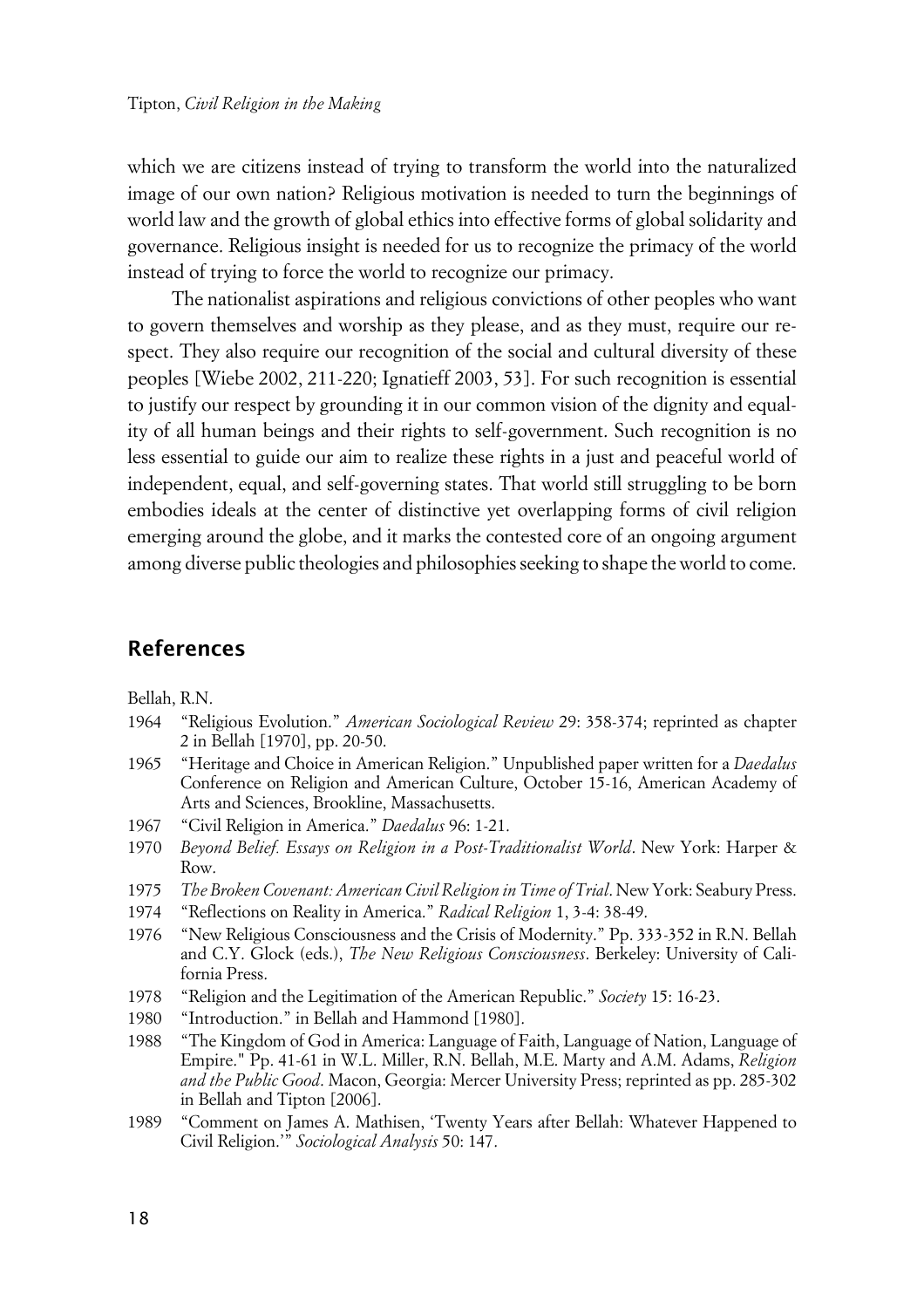- 1991a *Beyond Belief. Essays on Religion in a Post-Traditionalist World*. University of California Press.
- 1991b "Citizenship, Diversity, and the Search for the Common Good." Pp. 47-63 in R.E. Calvert (ed.), *The Constitution of the People*. Lawrence: University of Kansas Press; reprinted as pp. 303-332 in Bellah and Tipton [2006].
- 1998 "Is There a Common American Culture?" *Journal of the American Academy of Religion* 66, 3: 613-625. Later published in an expanded version as pp. 53-67, 207-208 in W.H. Swatos and J.K. Wellman Jr. (eds.), *The Power of Religious Publics*. Westport, Connecticut: Praeger, 1999; and reprinted as pp. 319-332 in Bellah and Tipton [2006].
- 2000 "Flaws in the Protestant Code: Some Religious Sources of America's Troubles." *Ethical Perspectives* 7, 4: 288-299; reprinted as "Flaws in the Protestant Code: Theological Roots of American Individualism." Pp. 333-349 in Bellah and Tipton [2006].
- 2002a "Epilogue. Meaning and Modernity: America and the World." Pp. 261-262 in R. Madsen, W.M. Sullivan, A. Swidler and S.M. Tipton, *Meaning and Modernity: Religion, Polity, and Self*. Berkeley: University of California Press.
- 2002b "Seventy-Five Years." *South Atlantic Quarterly*, special issue on "Dissent from the Homeland: Essays after September 11" 102, 2: 253-265.
- 2002c "The New American Empire," *Commonweal* 129, 18 (October 25): 12-14; reprinted as pp. 350-356 in Bellah and Tipton [2006].
- 2003 *Imagining Japan: The Japanese Tradition and its Modern Interpretation.* Berkeley: University of California Press.
- 2005 "God and King." Pp. 224-235 in L.G. Jones, R. Hutter and C.R. Velloso Ewell (eds.), *God, Truth, and Witness.* Grand Rapids, Michigan: Brazos Press; reprinted as pp. 357-375 in Bellah and Tipton [2006].
- 2007 "Can We Imagine a Global Civil Religion?", paper presented at the Center for the Study of Law and Religion, Emory University, October 26; published in a slightly revised version as "The Final Word: Can Christianity Contribute to a Global Civil Religion?" pp. 351-366 in J. Witte, Jr. and F.S. Alexander (eds.), *Christianity and Human Rights: An Introduction*. Cambridge: Cambridge University Press, 2010.
- 2011a *Religion in Human Evolution*. Forthcoming. Cambridge: Harvard University Press.
- 2011b *The Modern Project in the Light of Human Evolution*. Forthcoming. Cambridge: Harvard University Press.
- Bellah, R.N., and Hammond, P.E.
- 1980 *Varieties of Civil Religion*. New York: Harper & Row.
- Bellah, R.N., Madsen, R., Sullivan, W.M., Swidler, A., and Tipton, S.M.
- 1991 *The Good Society*. New York: Knopf.
- 2008 *Habits of the Heart: Individualism and Commitment in American Life* 3rd ed. Berkeley: University of California Press.
- Bellah, R.N., and Tipton, S.M. (eds.)
- 2006 *The Robert Bellah Reader*. Durham: Duke University Press.

Cox, H.G.

- 1967 "The New Breed in American Churches: Sources of Social Activism in American Religion." *Daedalus* 96: 135-150.
- Cutler, D.N. (ed.)
- 1968 *The Religious Situation*. Boston: Beacon Press.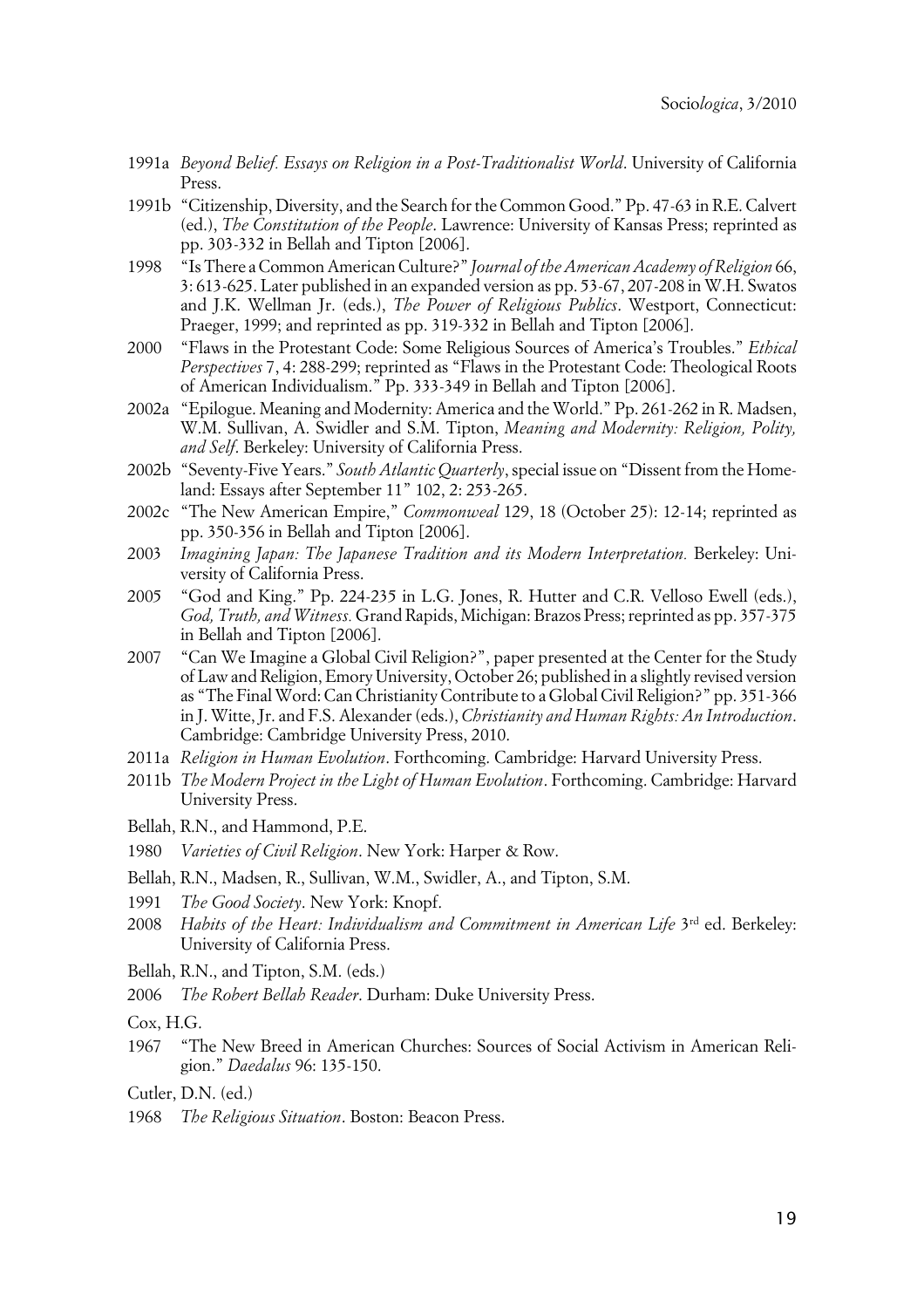Durkheim, E.

1995 *The Elementary Forms of Religious Life* [1912]. New York: Free Press.

Habermas, J.

2002 "The Postnational Constellation and the Future of Democracy," in J. Habermas, *The Postnational Constellation: Political Essays*. Cambridge: MIT Press.

Hadden, J.K.

1969 *The Gathering Storm in the Churches*. Garden City, N.Y.: Doubleday.

Hunter, J.D.

1991 *Culture Wars: The Struggle to Define America*. New York: Basic Books.

Ignatieff, M.

2003 "The Burden." *The New York Times Magazine*, January 5: 22-27, 50, 53-54.

Kelley, D.

- 1977 *Why Conservative Churches Are Growing*. San Francisco: Harper & Row.
- Marty, M.E.
- 1974 "Two Kinds of Two Kinds of Civil Religion." Pp. 77-94 in R.E. Richey and D.G. Jones (eds.), *American Civil Religion*. New York: Harper & Row; reprinted as "Civil Religion: Two Kinds of Two Kinds," in M.E. Marty, *Religion and Republic*, Boston: Beacon Press, 1987, pp. 356-357.
- Meyer, J.W.
- 1987 "The World-Polity and the Authority of the Nation State," pp. 39-70 in George M. Thomas, John W. Meyer, Francisco O. Ramirez, and John Boli (eds.), *Institutional Structure*. Newbury Park: Sage.

Miller, P.

1956 *Errand into the Wilderness*. Cambridge: Harvard University Press.

National Conference of Catholic Bishops

- 1983 *The Challenge of Peace*, May 3.
- 1986 *Economic Justice for All*, November 18.

Niebuhr, H.R.

- 1929 *The Social Sources of Denominationalism*. New York: Holt.
- 1937 *The Kingdom of God in America*. New York: Harper & Row.
- 1952 *The Irony of American History*. New York: Scribner's.

Parsons, T.

- 1960 "Some Comments on the Pattern of Religious Organization in the United States." Pp. 295-321 in Id., *Structure and Process in Modern Societies*. Glencoe: Free Press.
- 1961 "Introduction to Part IV, 'Culture and the Social System.'" Pp. 963-993 in T. Parsons *et al.* (eds.), *Theories of Society*. Glencoe: Free Press.
- 1963 "Christianity and Modern Industrial Society." Pp. 33-70 in E. Tiryakian (ed.), *Sociological Theory, Values and Sociolcultural Change*. Glencoe: Free Press.
- 1968 "Christianity." Pp. 425-447 in D. Sills (ed.), *International Encyclopedia of Social Science*. New York: Macmillan Press.

Smith, C.

1991 *American Evangelicalism: Embattled and Thriving*. Chicago: University of Chicago Press.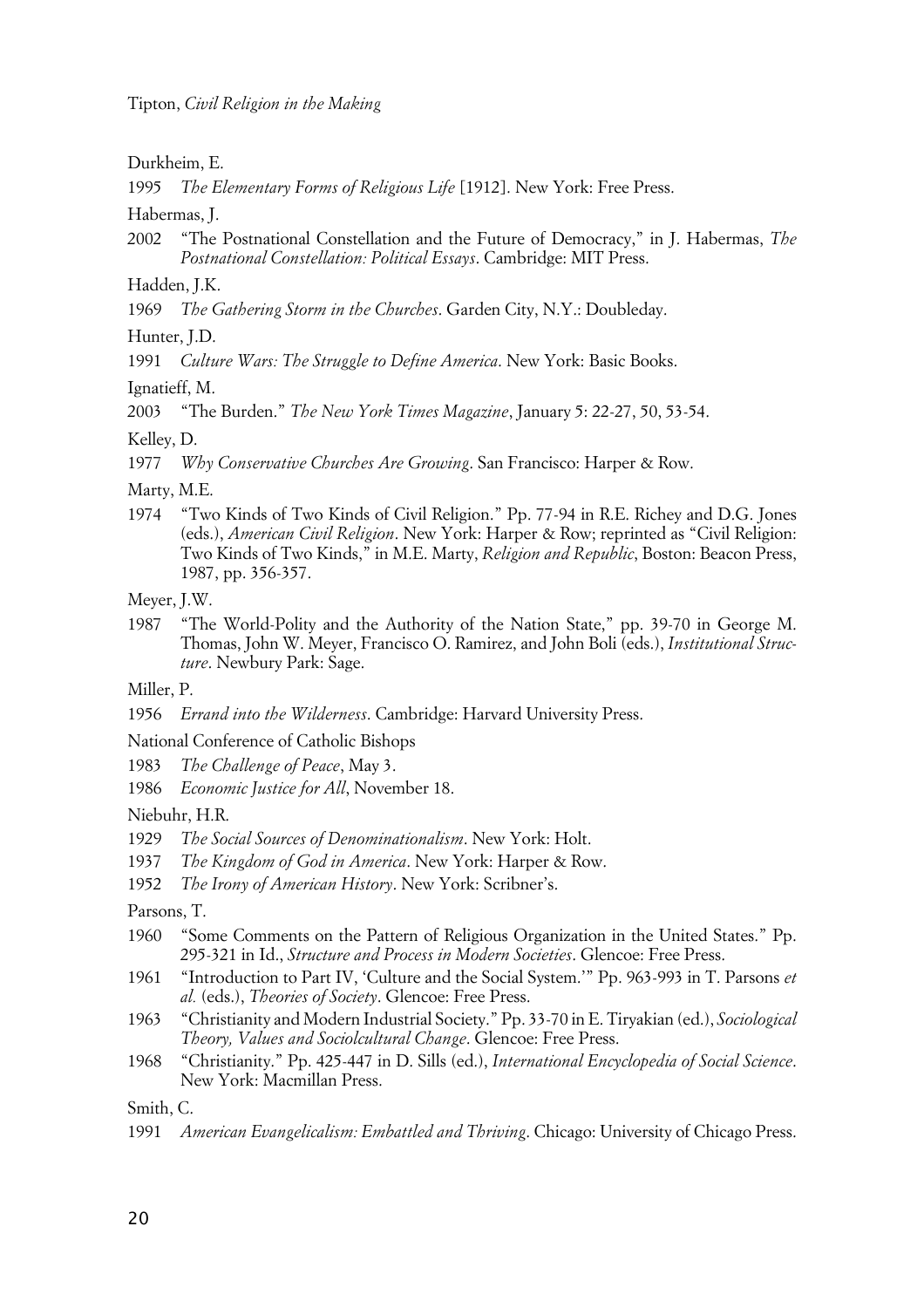Tipton, S.M.

- 2005 "Globalizing Civil Religion and Public Theology." Pp. 49-67 in M. Juergensmeyer (ed.), *Religion in Global Civil Society*. New York: Oxford University Press.
- 2008 *Public Pulpits*, Chicago: University of Chicago Press.

Troeltsch, E.

1931 *The Social Teaching of the Christian Churches*. New York: Macmillan.

Weber, M.

- 1946 "The Protestant Sects and the Spirit of Capitalism." Pp. 302-322 in H. Gerth and C. Wright Mills (eds.), *From Max Weber*. New York: Oxford University Press.
- 1958 *The Protestant Ethic and the Spirit of Capitalism*. New York: Scribner's.

Wiebe, R.H.

2002 *Who We Are: A History of Popular Nationalism*. Princeton: Princeton University Press.

Wuthnow, R.

1988a *The Restructuring of American Religion*. Princeton: Princeton University Press.

1988b "Divided We Fall: America's Two Civil Religions." *Christian Century* 105 (20 April): 395-399.